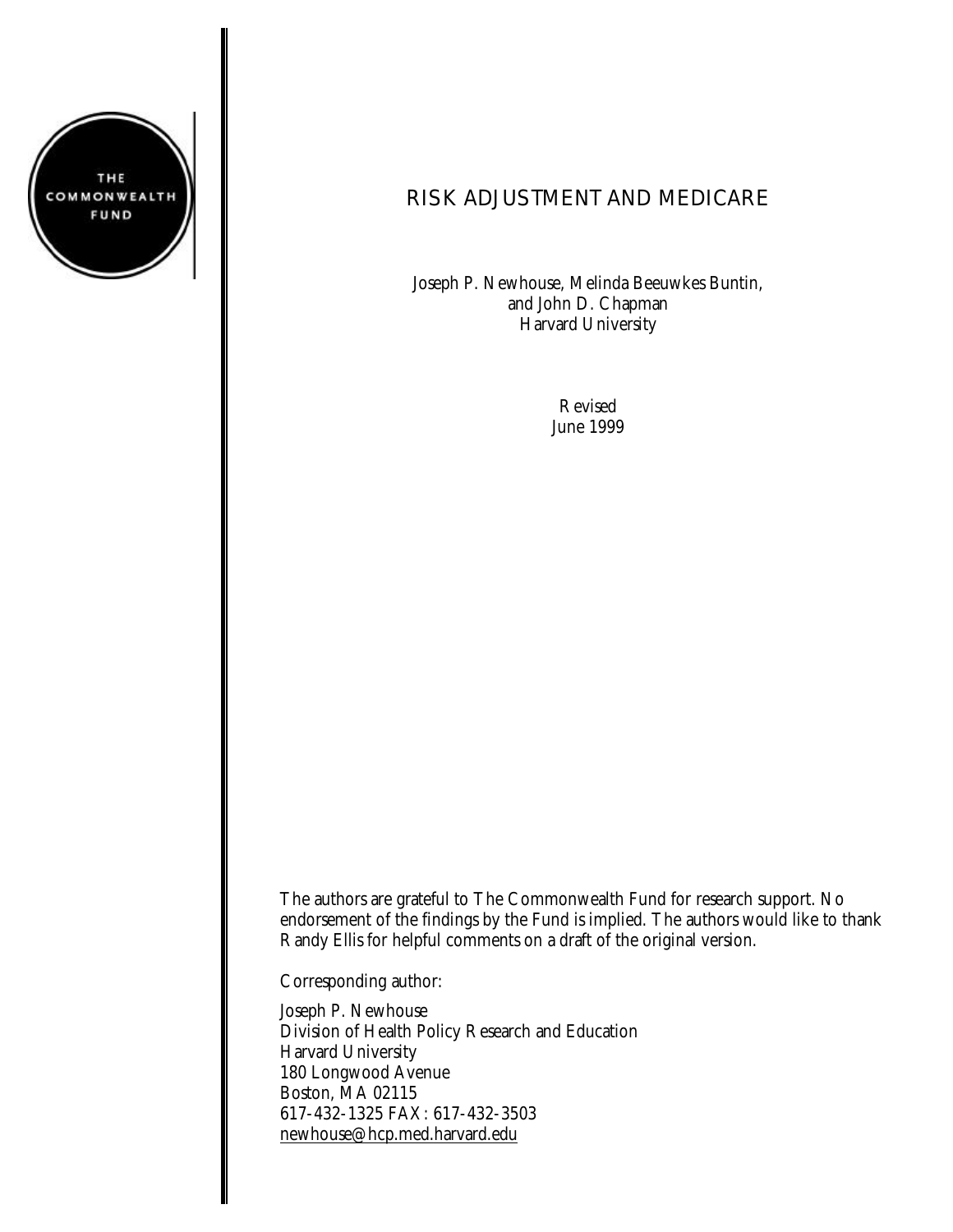#### **EXECUTIVE SUMMARY**

Almost all observers agree in principle that the Medicare program needs better risk adjusters than the adjusted average per capita cost (AAPCC) methodology it has historically used in calculating payments to at-risk health care plans. Indeed, Congress mandated changes in risk adjustment methods as part of the 1997 Balanced Budget Act.

The lack of adequate risk adjustment results in favorable risk selection of beneficiaries into health plans, which in turn causes three problems: potential barriers to access for beneficiaries seen as bad risks; incentives for plans to spend resources toward ends that are not socially productive; and increased costs to the Medicare program. Strong evidence suggests that, as a group, at-risk plans have benefited from favorable risk selection; that is, they have disproportionately attracted low-cost enrollees. Additionally, payment of a lump sum, independent of use, leaves a financial incentive to stint on services.

Adequate risk adjustment would cause payment to match expected individual spending closely. The adjusters in the current AAPCC formula explain only about 1 percent of the variance in actual spending, while an ideal adjuster might explain 20 times more variance. Fortunately diagnostic-based adjustment techniques such as hierarchical coexisting conditions (HCCs), diagnostic cost groups (DCGs), and ambulatory care groups (ACGs) have advanced to the point of making a substantial improvement over the AAPCC. In terms of ability to explain variance prospectively using Medicare data, the HCC model appears to do better, explaining about 8 to 9 percent (Ellis et al., 1996). $^1$  By contrast, ADGs explain about 6 percent (Weiner et al., 1996), as do PIP-DCGs. Although these figures are still a fair distance from the 20-25 percent lower bound, each is clearly a substantial improvement on the AAPCC.

In addition to explained variance, both Ellis et al. and Weiner et al. (1996) present data on how these risk adjusters affect profitability, thereby suggesting both the improvement that they make and the magnitude of the remaining problem. For example, Ellis and colleagues calculate that plans would experience substantial average profits and losses in 1992 from enrolling those in the lowest and highest quintiles of 1991 expenditures, assuming that 1992 spending by the plan would be the same as spending in traditional Medicare (table 1).

| Profit and Loss              |                         |                         |  |
|------------------------------|-------------------------|-------------------------|--|
|                              | Profit or Loss in 1992: | Profit or Loss in 1992: |  |
| Subgroup                     | <b>AAPCC Adjusters</b>  | <b>HCC Adjusters</b>    |  |
| Top 20% of Spenders, 1991    | $-$ \$4,425             | $-$ \$1,311             |  |
| Bottom 20% of Spenders, 1991 | $+ $2,134$              | $+$ \$424               |  |

**Table 1. Effect of the AAPCC and HCC Adjusters on Average Estimated Profit and Loss**

Source: Ellis et al., 1996. Assumes plan was paid 100% of the AAPCC.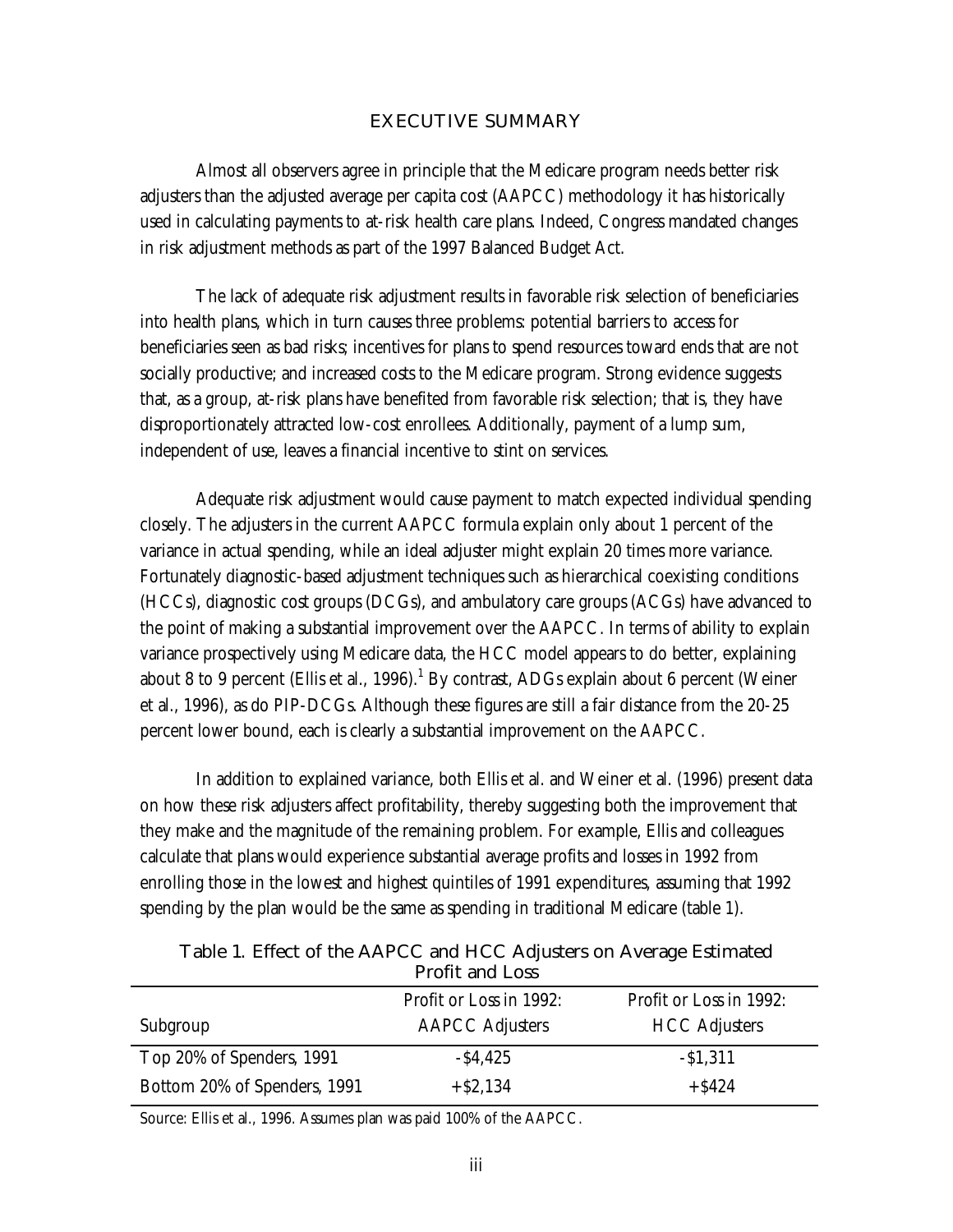As table 1 shows, the HCC method yields a noteworthy reduction in incentives to cream and dump, cutting profits and losses by more than a factor of three relative to the AAPCC. Nonetheless, HCCs leave nontrivial levels of profits and, especially, losses.<sup>2</sup> (For purposes of scaling these figures, mean spending in 1992 was \$3,800.)

The Health Care Financing Administration (HCFA) has announced its intention to proceed with a variant of the DCG method beginning January 1, 2000. Even this method, however, leaves two potential problems: there is still an incentive, though substantially reduced, to select good risks; and there is still an incentive to stint on care. Moreover, the incentive to avoid bad risks is increased by HCFA's inability in the short term to include diagnostic information from outpatient settings in the risk adjustment formula.

Recent research has also documented substantial underpayment for frail elderly beneficiaries, even after diagnosis-based risk adjustment. To deal with this problem, the Medicare program would need to adopt risk adjustment based on functional status—which in turn poses difficult implementation problems. Similarly, once Medicare moves to an annual rather than a monthly enrollment period in 2002, payment for new nursing home entrants who are also eligible for Medicaid appears much too low.

All these problems would be mitigated by moving policy away from exclusive reliance on a lump-sum, risk adjusted payment. Partial capitation—under which payment for an individual enrollee would combine capitation methods and some reflection of that person's actual use of services—would address both selection and stinting incentives. A somewhat analogous but less desirable approach would be to require that capitation payments carry a reinsurance or a formal outlier policy, under which very expensive cases would be reimbursed an additional amount. Another proposal, potentially useful for terminally ill patients, would allow plans to name in advance a percentage of high-cost cases for which they would be partially or wholly reimbursed using traditional Medicare.

As the Medicare at-risk program grows, lack of satisfactory risk adjustment is causing serious problems. Better risk adjusters now exist. For valid reasons, HCFA is proposing to introduce them into the program slowly. Even when fully implemented, however, it is highly optimistic to think that current problems of selection will fall to negligible levels. Taking some account of the actual use of services will likely be necessary to keep risk selection negligible.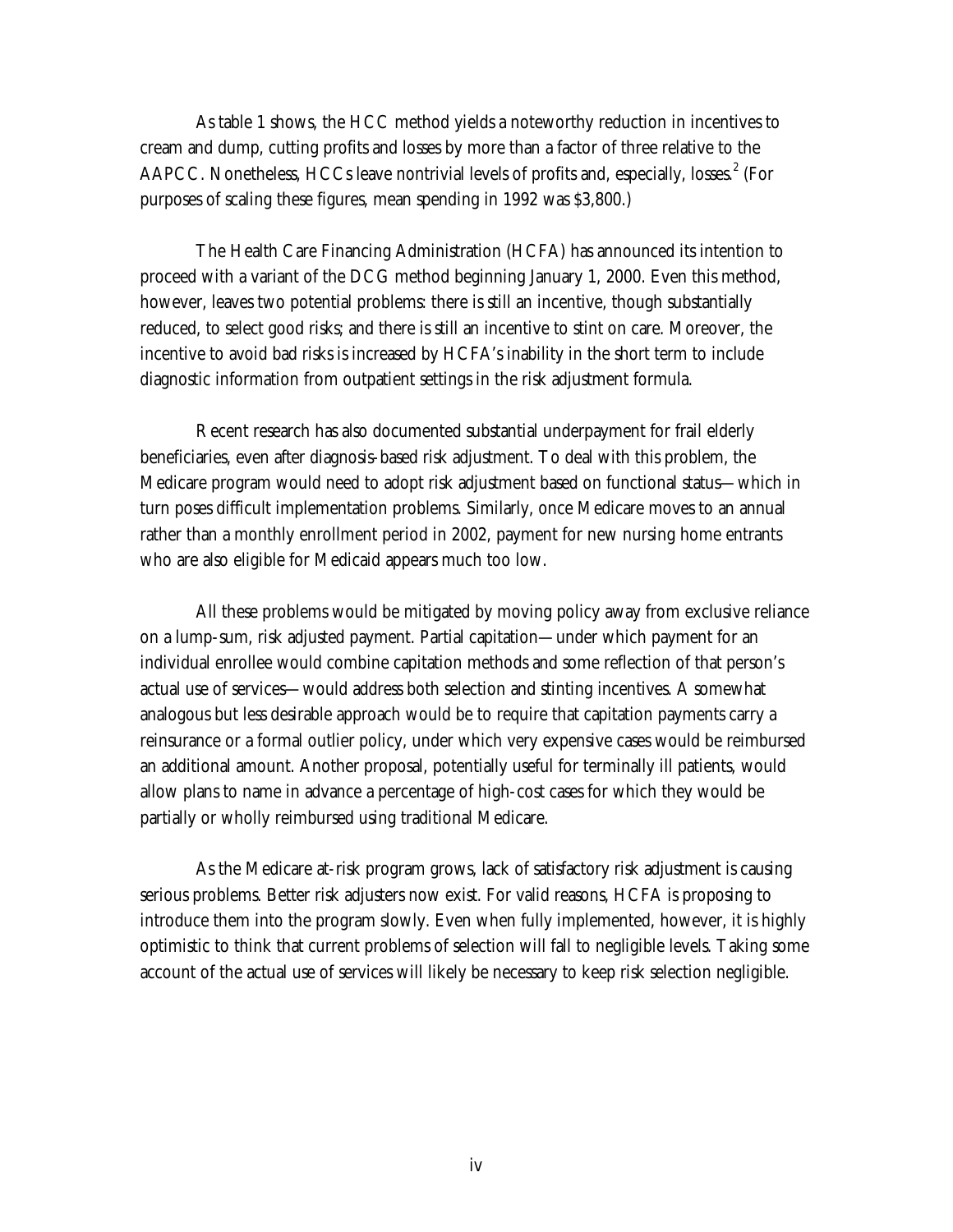#### **RISK ADJUSTMENT AND MEDICARE**

#### **INTRODUCTION**

Almost all observers agree in principle that the Medicare program needs better risk adjusters than the adjusted average per capita cost (AAPCC) methodology it has historically used in calculating payments to at-risk health care plans. Indeed, Congress—the most influential "observer" of all—mandated changes in risk adjustment methods as part of the 1997 Balanced Budget Act (BBA).

In January 2000, the Medicare program will begin to phase in a set of diagnosis-based risk adjusters proposed by the Health Care Financing Administration (HCFA), including an interim adjuster based on certain diagnoses of hospitalized patients. The planned changes should produce some improvements, yet they also raise serious questions of effectiveness and the possible creation of new, unwanted incentives. An alternative method—partial capitation—would address many of the problems of the current approach while increasing the accuracy of the proposed system.

#### **THE PROBLEM OF FAVORABLE SELECTION**

The lack of adequate risk adjustment creates incentives for favorable selection of beneficiaries into at-risk plans. Favorable selection, in turn, causes three major problems that affect both individuals and government: potential access barriers for beneficiaries seen as bad risks; incentives to spend resources to attract good risks; and increased costs to the Medicare program.

Under current methods of reimbursing plans, people who are bad risks—especially chronically ill beneficiaries—face potential access problems because health plans are reimbursed the same amount for beneficiaries with very different levels of expected treatment costs. Without adequate risk adjustment, plans have a financial incentive to avoid marketing to patients likely to incur high costs and to induce more expensive patients already enrolled to disenroll. Plans also have reason to configure themselves so as not to appeal to bad risks: under current reimbursement arrangements, a reputation for offering the best cancer service in town is not healthy for the bottom line. Further, in a local market where no plan is discriminating against bad risks, a new entrant may attempt to do so. Then, if many good risks switch to the new entrant, existing plans may have to choose between discriminating against bad risks themselves and losing money.<sup>3</sup>

Further, although it makes financial sense for a plan to spend up to the amount of profit on a good risk to attract such a person, resources used toward that goal represent an inefficient use of funds.<sup>4</sup> A subsidized health club membership, for example, is an added benefit that also disproportionately attracts good risks. Yet good risks probably do not value the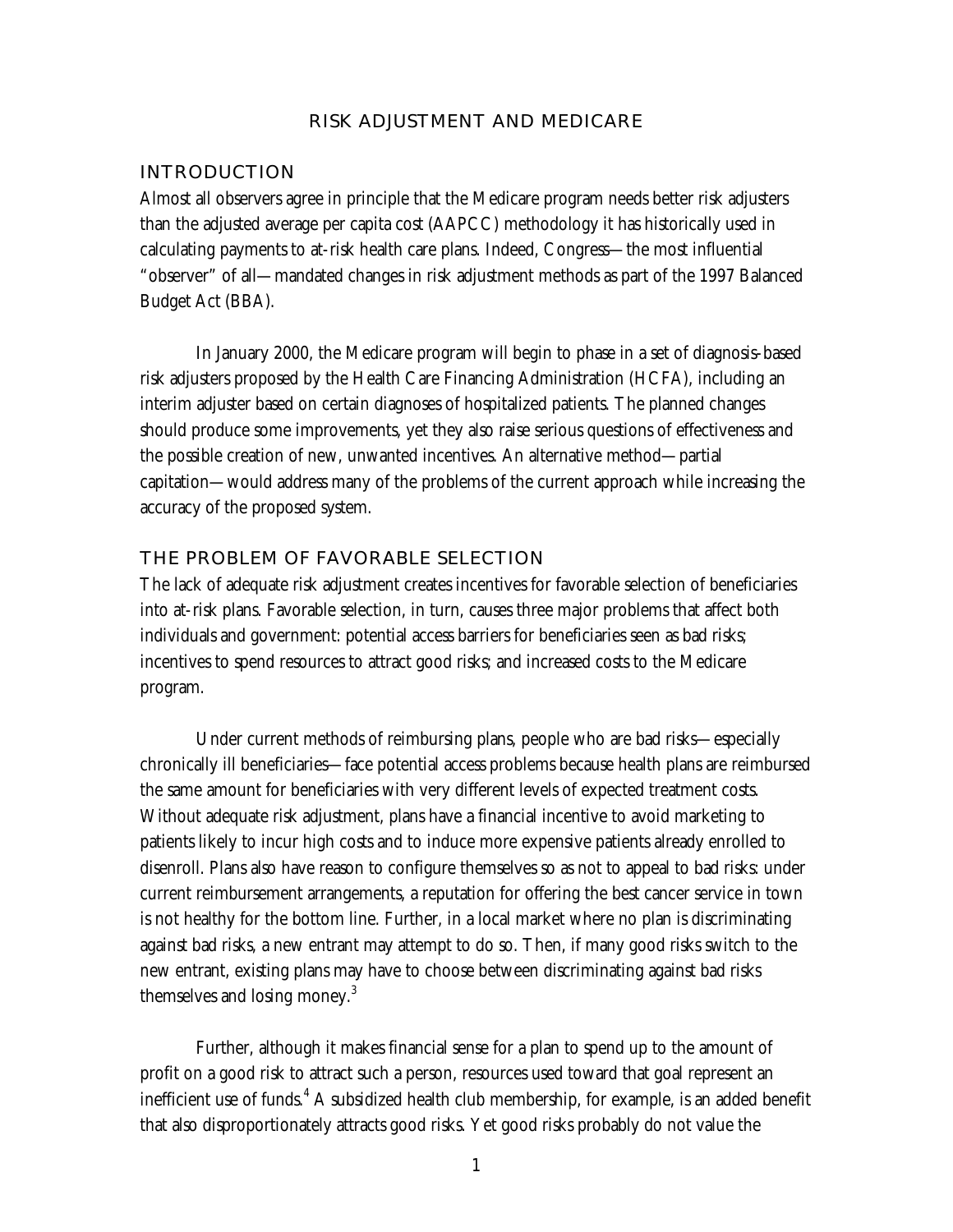benefit as much as it costs the health plan to provide it or they would already have bought a membership. At the same time, plans have an incentive to spend money to avoid bad risks, an expenditure that is not socially productive.

Finally, if Medicare pays a plan more to treat a person than it would have paid had that person remained in traditional Medicare, government spending by definition has increased. Most analysts, including the General Accounting Office (GAO), believe that such overspending has occurred (GAO, June 1999).

Under the AAPCC formula, plans are paid 95 percent of average spending for "comparable" patients in traditional Medicare, defined as people of the same age, sex, welfare status, institutional status, and employment status. Within a broad demographic category, then, plans have an incentive to attract enrollees whose expected spending is less and avoid people whose expected spending is more than the payment established for the group. An incentive may be acted upon to a greater or lesser degree, but the evidence suggests that plans have disproportionately attracted beneficiaries whose expected spending is less the than AAPCCgenerated payment.

Strong evidence of favorable selection comes from analyses of the Physician Payment Review Commission (PPRC, 1996). The commission analyzed a random sample of more than 40,000 persons who had enrolled in at-risk plans between 1989 and 1994 and compared their spending with that of a control group of individuals who remained in traditional Medicare. The comparison was made for periods when individuals in both groups were enrolled in traditional Medicare. The commission also calculated how much of the spending difference could be accounted for by variables in the AAPCC, a technique analogous to controlling for those variables.

The commission found that, during the six months preceding enrollment, the group that entered at-risk plans spent 63 percent as much as the average Medicare beneficiary. After adjustment by the AAPCC variables, this figure actually fell to 62 percent. People who disenrolled and returned to traditional Medicare spent 160 percent as much as the average beneficiary in the six months following disenrollment. After adjustment using the variables in the AAPCC, the figure was 142 percent. In other words, below-average spenders were enrolling and above average spenders were disenrolling, while the AAPCC risk adjustment categories failed to account for more than a small percentage of the variation.

The commission also looked at mortality in the years following enrollment. After adjusting for age and sex, the group in at-risk plans had lower mortality for the first three years of enrollment. During the first six months after enrollment, the mortality difference between new enrollees and a control group matched by age and sex was a hefty 25 percent. Although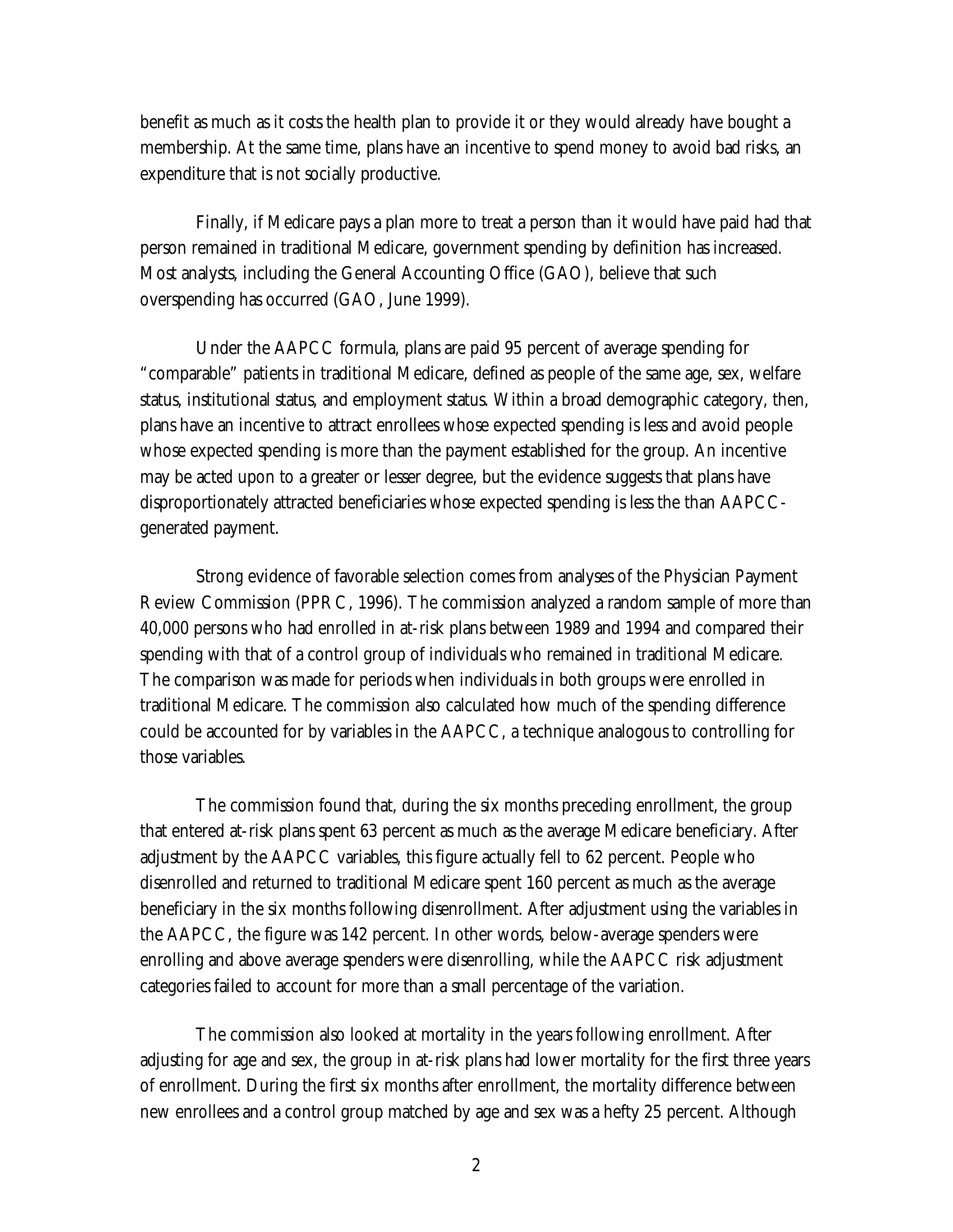some of the mortality difference could theoretically be due to better care in the at-risk plans, selection seems a more likely explanation for most of the difference.

These large differences in spending and mortality tend to shrink as an individual remains in the at-risk plan, but the evidence is conflicting on whether or not the differences are ever fully eliminated. Our reading, and the analysis of others, suggests that they are not (Welch, 1985; Newhouse et al., 1989; Physician Payment Review Commission, 1996).

Riley and colleagues (1996) generated further evidence through their analysis of selfreported health status from the 1994 Medicare Current Beneficiary Survey. Consistent with favorable selection, they found that self-reported health was notably better among health plan enrollees; for example, 18 percent of health plan enrollees reported their general health to be fair or poor, compared with 26 percent of enrollees in traditional Medicare.

**PRACTICAL CHALLENGES IN THE DEVELOPMENT OF RISK ADJUSTERS** An ideal risk adjuster would modify payment to match an individual's expected spending: that is, what a person with particular characteristics and average luck would likely spend in the future. A set of adjusters capable of causing payment to match expected individual spending would need to account for the variance in expected spending across individuals.

The variance in expected spending differs from the variance in actual spending according to the amount of luck. Thus, a person with obstructed coronary arteries is at higher risk of a heart attack than a similar person with no obstructions and so has higher expected spending. If the risk is not much increased—because, for example, the arteries are not much obstructed—expected spending is not much increased. Actual spending, however, will be much increased if a heart attack actually occurs (and the person does not die immediately from the attack). Even so, a good risk adjuster would not need to explain variance in actual spending due to luck; purely random effects on spending, such as being hit by a drunk driver, should not cause plans either to desire or to shun a particular enrollee.<sup>5</sup>

The demographic adjusters in the current AAPCC formula explain about 1 percent of the variance in actual spending. One percent is better than nothing, but not much better. Expected spending levels for two 70-year-old, noninstitutionalized women—one with colon cancer and one with no chronic illness—are very different, yet the present formula pays the same amount for each. A health plan contemplating the enrollment of these two women clearly faces very different financial incentives with respect to each.

If 1 percent does not get the job done, what percentage of the variance in actual spending should an adequate risk adjuster explain? This is a difficult question for three reasons: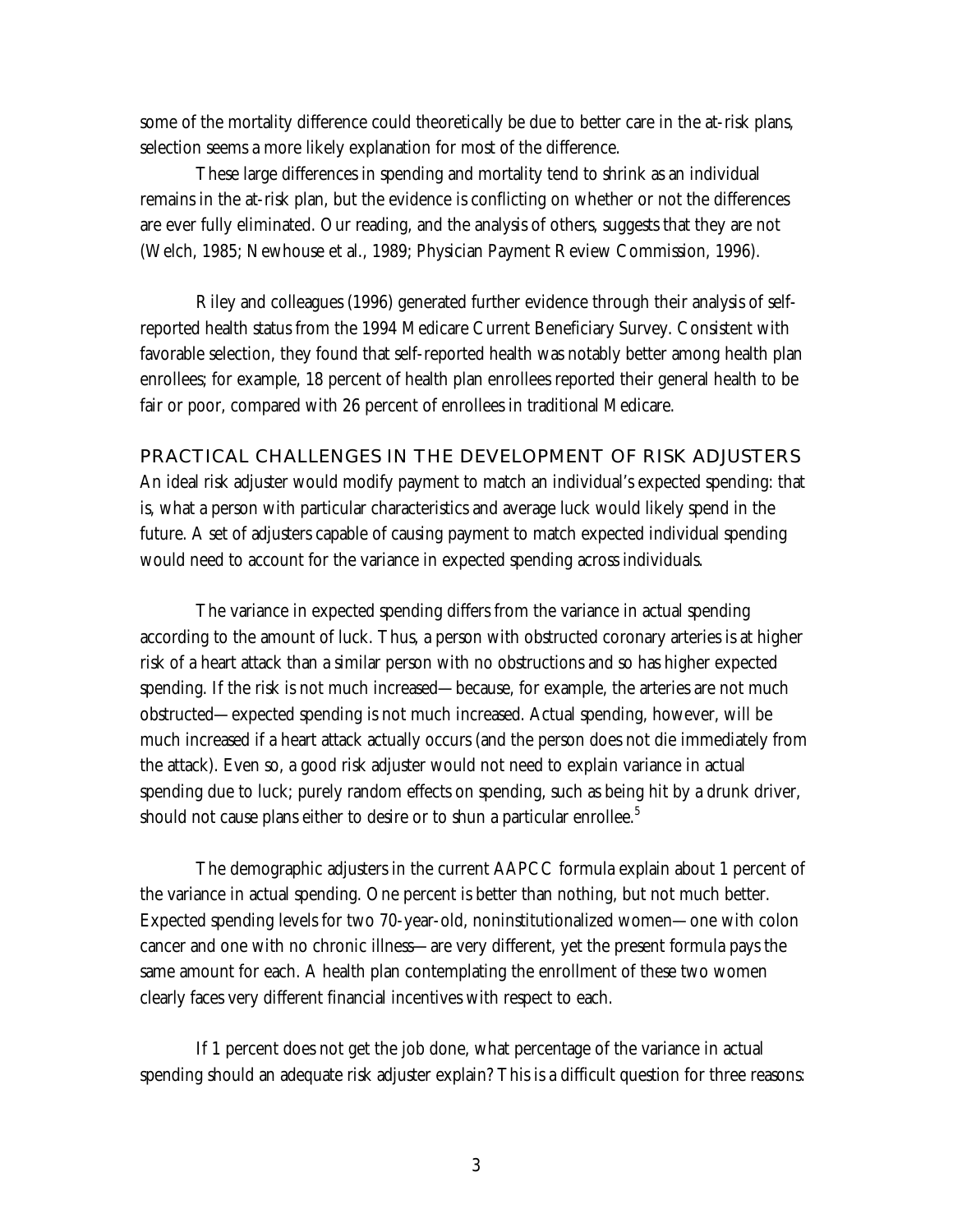- The percentage that is ideally possible to explain cannot be estimated precisely. At best, we can hope to establish a lower bound on the relevant figure.
- It is unclear how accurate a predictor must be to make the rewards from selection less than the costs of engaging in it; in other words, it is not known to what degree plans can or will act on changes in incentives.
- The adequacy of an adjuster presupposes agreement on appropriate treatments and hence the relative expense of various diseases. In many cases, that agreement is lacking.

These three questions represent major technical challenges for the creation of an adequate system of risk adjustment. Readers interested primarily in policy implications may wish to skip the following discussion.

### **Identifying a Lower Bound for Explaining Variation**

What we wish to know—the variance in expected spending—we do not directly observe, which is why the literature analyzes variance in actual spending.<sup>6</sup> We can, however, try to estimate the variance in expected spending from observations on actual spending. This is commonly done by dividing the variance in actual spending into three components, the first two of which comprise the variance in expected spending.

The first component is termed a fixed effect, or a constant amount that puts a person above or below the community mean indefinitely. An example would be a person with a chronic disease, such as diabetes, who could be expected to incur spending above the mean indefinitely. The second component is a predictable but time-varying effect; that is, a factor that would put the person above or below the community mean in the following month or year but that would not persist indefinitely. An example would be a person who had stopped smoking and whose risk of cancer from smoking declines each year. The remaining variance, the third component, is by definition random.

The first, or fixed, effect can be approximated by estimating the mean spending of a person over a period of years. Thus, using a person's mean spending over the past several years as an estimate of expected spending for the following year, one can estimate what percentage of the actual variance in spending across people can be explained by a fixed person-specific effect. There is reasonable consensus in the literature that the proportion of variance in actual annual spending that could be explained in this fashion is on the order of 15-20 percent (Newhouse, 1996).

In addition, if a person's spending last year was above the person's long-term average, it is more likely than not that this year's spending will also be above average; conversely, if last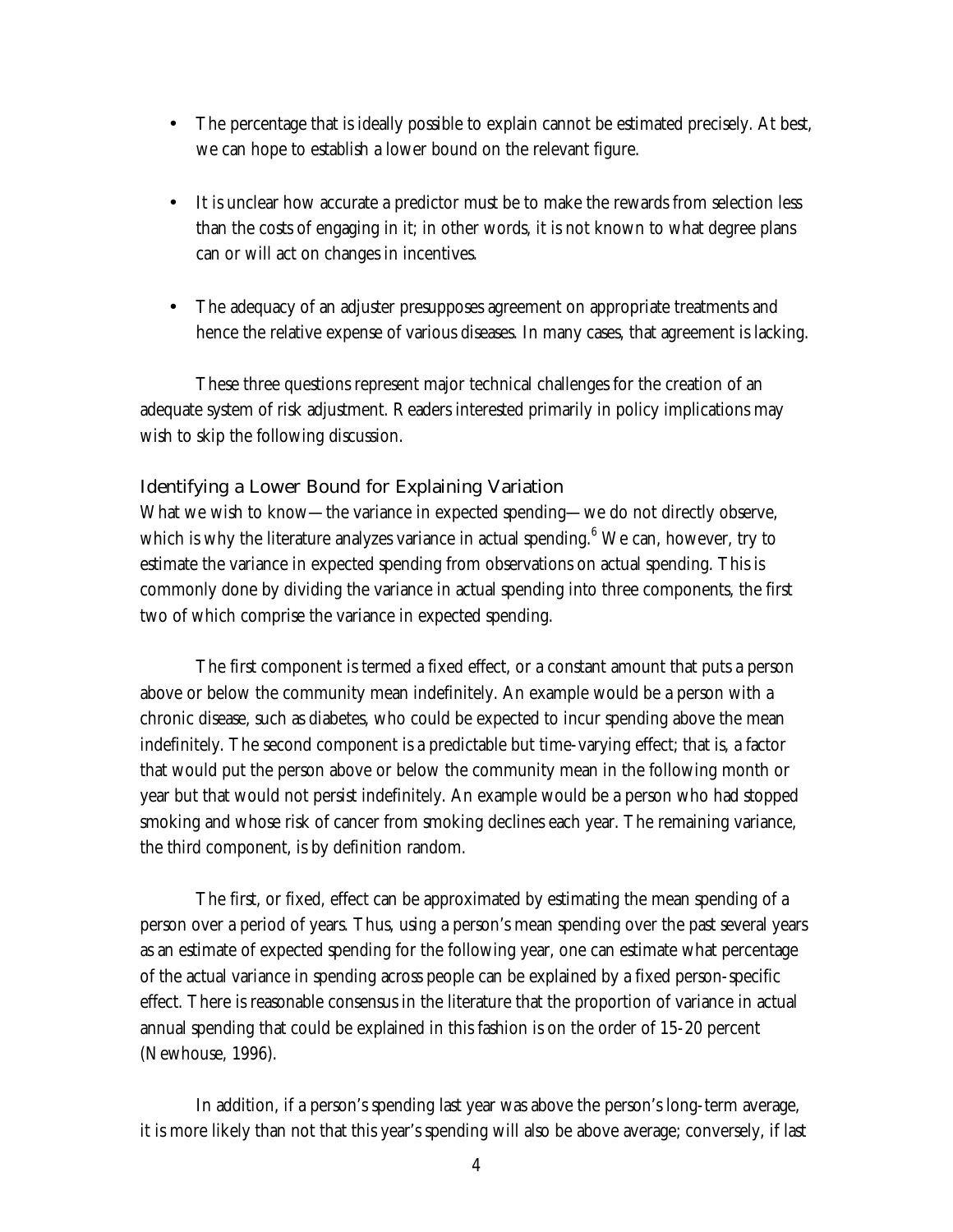year's spending was below average, next year's is likely to be low. Again, there is something of a consensus that if one knows last year's spending, and to a lesser degree spending in the years preceding, one could explain another 3-5 percentage points of variance above the 15-20 percent that the fixed effect can predict. Thus, it appears that anyone observing past spending of a given person could explain around 20-25 percent of the variance in annual spending in a given year.

This value is, however, a lower bound on the ability to predict future spending because other predictive factors, such as a pregnancy or a recent diagnosis of cancer, may be observed but not reflected in past spending. In other words, plans or physicians accepting capitation could potentially predict more than the 20-25 percent, although how much more is unclear. That ambiguity did not matter in appraising the adequacy of the AAPCC; clearly, if at least 20-25 percent of the actual variance is predictable, a formula that explains only around 1 percent leaves substantial incentives for creaming and dumping. As adjusters improve, however, ambiguity will begin to matter more.

### **Assessing the Impact of Incentives on Plans' Actions**

Regardless of how good risk adjusters become, we will never have a perfect formula, only better or worse approximations of it. Thus, the question arises of how close to perfect the formula must be to reduce plans' incentive and ability to seek favorable enrollment to negligible or tolerable levels. The short answer is that we do not know.

Although evidence shows that favorable selection is occurring, actions to enroll better risks can be costly. As risk adjustment formulas improve and the profitability of creaming and dumping correspondingly diminishes, plans may not find it worthwhile to spend resources to take such actions (Newhouse, 1996). Moreover, better risk adjustment formulas are also likely to change the profile of "good" and "bad" risks. Good risks will no longer necessarily be healthier persons in general, but rather those who are healthier within each class recognized in the formula. Such a change may materially alter the cost or difficulty of achieving a given level of favorable selection. Thus, a workable adjuster need not achieve the ideal, but how close to perfection will be sufficient is unknown. $'$ 

## **Accounting for Variations in Treatment Methods**

Estimates of use at the individual level have not typically been available for enrollees in the atrisk program. As a result, most risk adjustment methods have been calibrated using data from fee-for-service providers, either from traditional Medicare or from nonelderly individuals. The question therefore arises of whether the relative weight accorded to different classes of enrollees by current or suggested adjusters is appropriate; that is, are weights calibrated on indemnity plan patterns suitable for at-risk plans?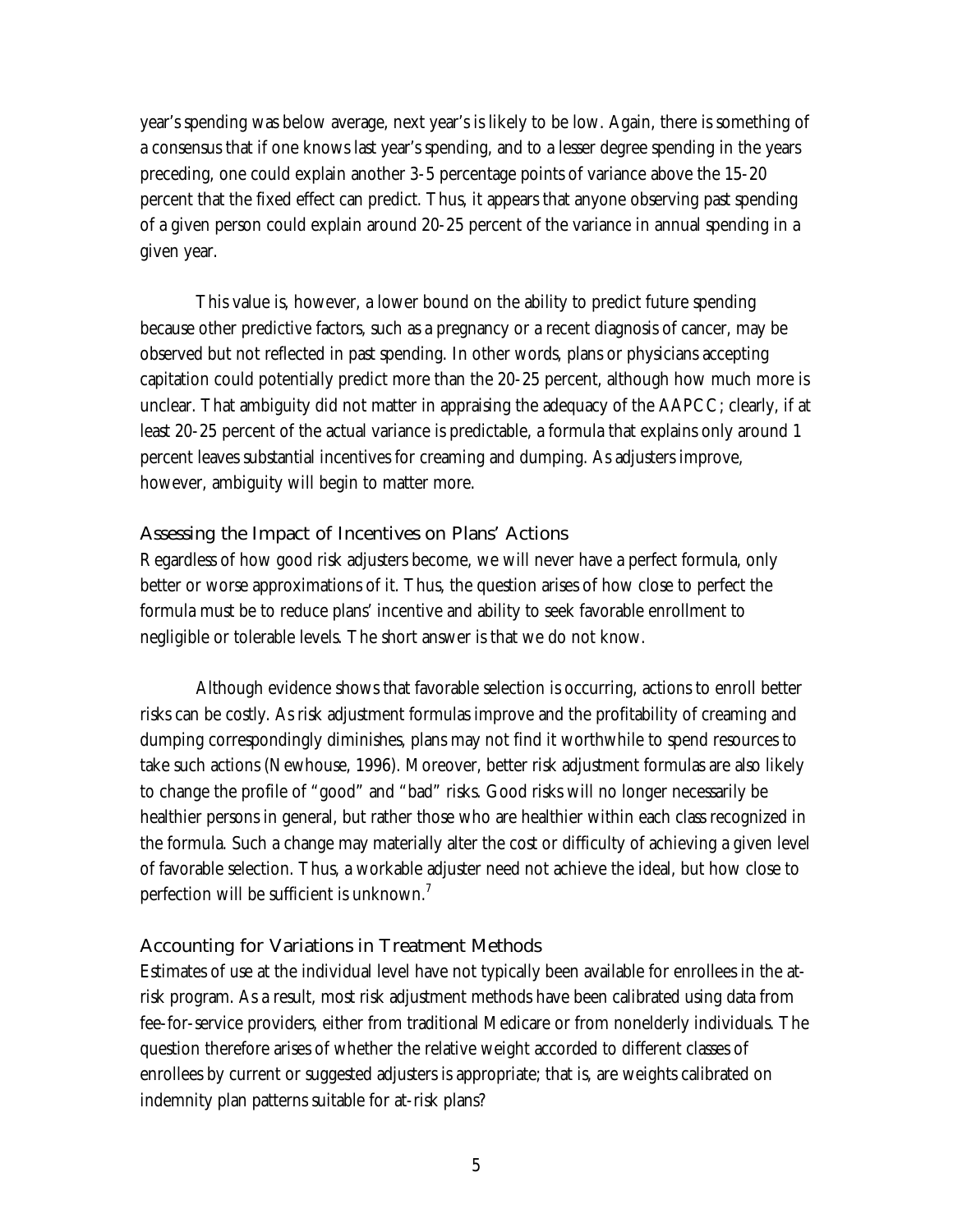To the degree that at-risk programs simply reduce use proportionately across all persons, relative weights calculated from indemnity plan data would be unaffected, but such proportionate reductions are unlikely. Cutler, McClellan, and Newhouse (1997), for example, find that nonelderly persons enrolled in Massachusetts HMOs and who had a heart attack received approximately the same proportion of catheterization and revascularization as those enrolled in an indemnity plan. $^8$  That is, use of these invasive procedures seems little affected by HMO enrollment.

By contrast, Frank and colleagues (in press) find that acute depression is treated much less intensively in managed behavioral health care, although, as far as is known, outcomes appear to be similar. Similarly, the RAND Health Insurance Experiment found 40 percent fewer hospital admissions (across all diagnoses) among a group of persons randomly assigned to a staff model HMO when compared with a similar group enrolled in a comparable indemnity plan (Newhouse and the Insurance Experiment Group, 1993). Together, these findings indicate not only that at-risk plans treat conditions differently than indemnity plans, but that the reduction in services will not be spread uniformly across conditions. Likewise, to the degree that organized plans either prevent disease better, detect it at an earlier stage, or better coordinate care, those effects will likely be dissimilar by age group or disease class.

One can draw two conclusions from the disproportionate reductions in use across classes of people. First, most existing risk adjusters, whether based on age, diagnosis, or health status, are distorted in a world of managed care because they have been calibrated on "unmanaged" patterns of treatment. That is, even if 95 percent of the AAPCC were the right aggregate payment level, there would be profits and losses on particular subgroups with resulting incentives to favor or disfavor those groups. (The analog in Medicare's Prospective Payment System is getting the weights across DRGs right.) Second, and in some ways more important, risk adjustment by definition sets the payments for different classes of people—for example, people with and without certain diagnoses, if adjusters based on diagnoses are used. As such, risk adjustment embodies a judgment about how individuals with a certain diagnosis should be treated if there are treatment options of varying cost.

Most existing research on risk adjusters does not face up to this problem; rather, the work simply assumes that the relative resource allocation across groups of persons implied by existing fee-for-service treatment is appropriate. Of course, it is also unlikely that any two atrisk plans would treat conditions similarly, so simply using data from at-risk plans rather than traditional Medicare to calculate weights is no assurance that the resulting relative weights would be appropriate.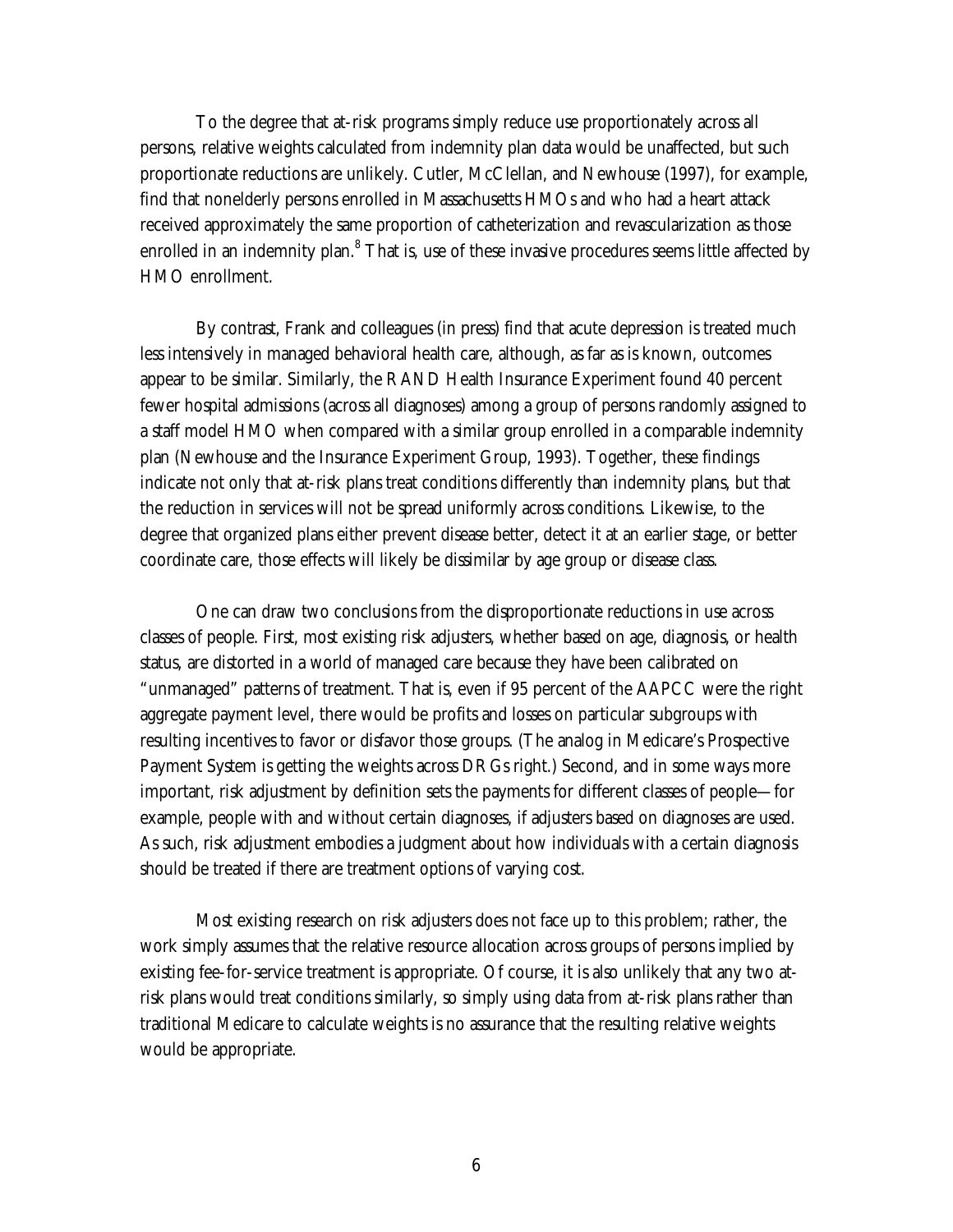## **A Practical Standard (and a Technical Caveat)**

In sum, an ideal risk adjuster that used no information from current or past utilization to set rates (that is, was prospective in nature) should explain at least 20-25 percent of the variance in spending across beneficiaries. In addition, a plan could observe factors that would predict next year's spending but would not affect this year's spending or would affect it minimally. As a result, the actual portion of variance that might be predictable could be higher than 20-25 percent, perhaps much higher.

It should be pointed out, however, that if the preceding analysis had been based on monthly data, the 20-25 percent lower bound figure would be smaller. This discussion has been couched in terms of annual spending, since that is the time period the literature has used.

Until 2002, Medicare regulations will allow beneficiaries to enroll in and disenroll from at-risk plans monthly.<sup>9</sup> In general, monthly spending is more difficult to estimate than annual spending because random or unpredictable events play a proportionately larger role in a shorter period: an individual is not likely to have, for example, a serious car accident every month. Although policy conclusions drawn from analyses of annual data would probably hold if monthly data were used instead, demonstrating this empirically remains for future work. Beginning in 2003, however, this technical caveat will be of little importance.

**THE STATE OF THE ART OF RISK ADJUSTMENT: RECENT ADVANCES**

Five years ago, Newhouse (1994) assessed the state of the art in risk adjustment as primitive. Since that time, HCFA and others have continued to support the development of risk adjustment methods, particularly by incorporating information on diagnosis and self-reported health status. The following selective review covers recent advances, focusing on the Medicare population, and considers problems implicit in current assumptions within the field. (For a more thorough review of the literature, see van de Ven and Ellis [in press].)

## **Incorporating Information on Diagnosis**

Two groups of researchers have done most of the work on incorporating diagnosis in risk adjusters for the Medicare population. A team based at Boston University initially developed the diagnostic cost group (DCG) model, which has now evolved into the hierarchical coexisting conditions (HCC) model and the principal inpatient procedure-diagnostic cost group (PIP-DCG) model (Ash et al., 1989; Ellis and Ash, 1995/96; Ellis et al., 1996). A group at Johns Hopkins University has developed the ambulatory care group (ACG) and ambulatory diagnosis group (ADG) models (Weiner et al., 1996).<sup>10</sup> All the methods attempt to improve on the AAPCC by exploiting diagnostic information to predict expected spending. Thus, to continue the example used above, all the methods would predict that a 70-year-old, noninstitutionalized woman with colon cancer would spend more than an otherwise similar woman without colon cancer and would pay more to a plan that enrolled such a woman. The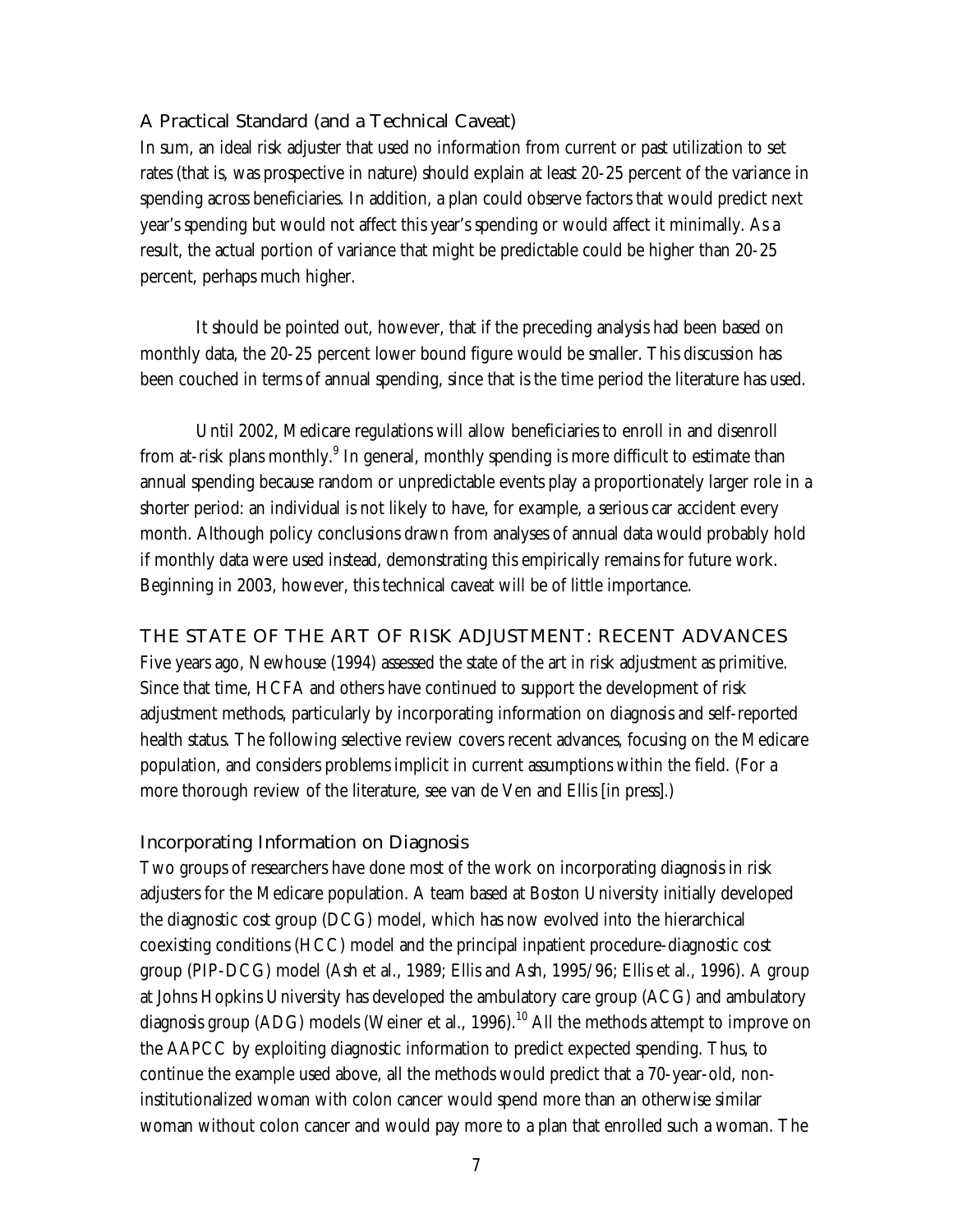PIP-DCG approach differs from the HCC approach in that it utilizes diagnostic information on hospitalized patients only.

In addition to the Boston University and Johns Hopkins groups, Richard Kronick and others at the University of California at San Diego have developed a diagnosis-based risk adjuster for the disabled on Medicaid, the disability payment system (Kronick et al., 1996). Kronick's work regarding Medicaid recipients has produced results broadly similar to those of the diagnosis-based systems for Medicare.

The principal criterion for judging the value of new adjusters is the amount of variance in spending they are able to explain. That amount depends upon whether the methods are implemented prospectively or retrospectively. Prospective methods use only diagnostic information from a past period or periods, usually the previous year, then apply it to the year ahead; retrospective methods use diagnostic information from the current period, then apply it to the current year. Thus, if a person is diagnosed with diabetes mellitus in 1997, a prospective adjuster would use that information to set reimbursement in 1998, whereas a retrospective adjuster would use the information for setting 1997 reimbursement.

A retrospective adjuster will explain more variance in actual spending than a prospective adjuster because it explains some random variation or luck. Suppose, for example, that a man with no known diseases has a heart attack in the current year, a random event that could not be predicted in advance. The additional current year spending associated with the heart attack will be partly explained by a retrospective adjuster and will place the man in a higher category, reflecting the diagnosis of acute myocardial infarction. As pointed out above, explaining random variation is not important for purposes of reducing selection behavior.<sup>11</sup>

The variance that can be explained by prospective rather than retrospective adjusters deserves attention for three reasons. First and most important, HCFA is proposing to implement a prospective adjuster, as described below. Second, there is no standard for how much variance a good retrospective adjuster should explain. Third, as just described, explaining random variation is not important to reducing selection behavior, and at least some of the additional variation explained by a retrospective adjuster is random. Unfortunately, the evidence is conflicting on how much is random.

Ellis et al. (1996) and Dunn et al. (1996) find that prospective and retrospective adjusters do about equally well in explaining next year's spending by this year's high and low spenders and also for persons with certain chronic diseases. Thus, their results imply that much of the gain in explained variation achieved by retrospective adjusters comes from explaining random spending. By contrast, Chapman (1996), using data from individuals under 65, finds that retrospective adjusters do detect some spending that appears predictable, suggesting that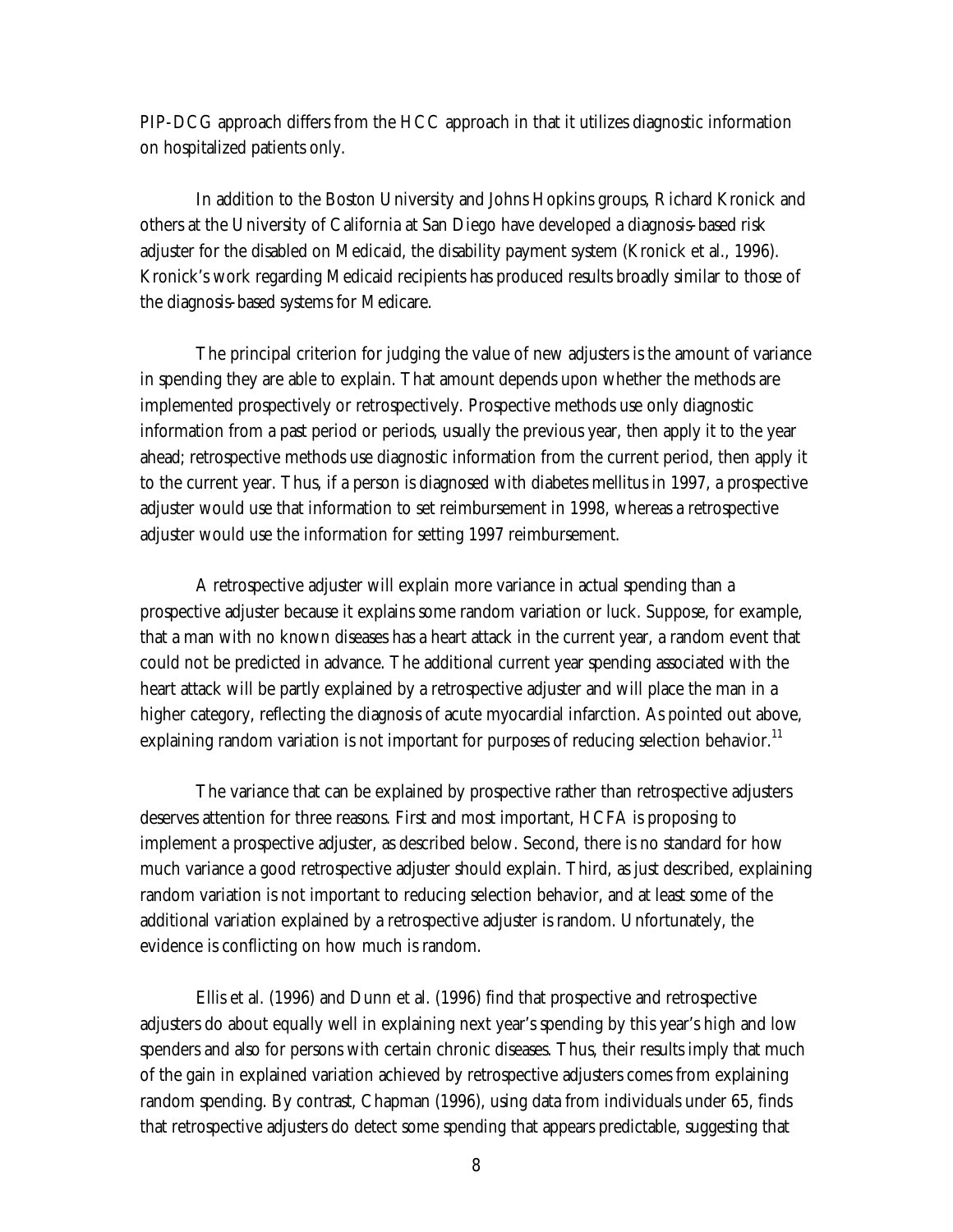the use of a retrospective adjuster could reduce the incentives to select. For example, a plan may know from the results of clinical tests that a person is at above-average risk for a heart attack within the group of people with identified heart disease; with a retrospective adjuster, the plan can recoup some of the expense of the heart attack if it occurs.

In terms of ability to explain variance prospectively using Medicare data, the HCC model appears to do better, explaining about 8 to 9 percent (Ellis et al., 1996).<sup>12</sup> By contrast, ADGs explain about 6 percent (Weiner et al., 1996), as do PIP-DCGs. Although these figures are still a fair distance from the 20-25 percent lower bound, each is clearly a substantial improvement on the AAPCC.

In addition to explained variance, both Ellis et al. and Weiner et al. (1996) present data on how these risk adjusters affect profitability, thereby suggesting both the improvement that they make and the magnitude of the remaining problem. For example, Ellis and colleagues calculate that plans would experience substantial average profits and losses in 1992 from enrolling those in the lowest and highest quintiles of 1991 expenditures, assuming that 1992 spending by the plan would be the same as spending in traditional Medicare (table 1).

| Profit and Loss              |                         |                         |  |
|------------------------------|-------------------------|-------------------------|--|
|                              | Profit or Loss in 1992: | Profit or Loss in 1992: |  |
| Subgroup                     | <b>AAPCC Adjusters</b>  | <b>HCC Adjusters</b>    |  |
| Top 20% of Spenders, 1991    | $-$ \$4,425             | $-$ \$1,311             |  |
| Bottom 20% of Spenders, 1991 | $+ $2.134$              | $+$ \$424               |  |

**Table 1. Effect of the AAPCC and HCC Adjusters on Average Estimated Profit and Loss**

Source: Ellis et al., 1996. Assumes plan was paid 100% of the AAPCC.

As table 1 shows, the HCC method yields a noteworthy reduction in incentives to cream and dump, cutting profits and losses by more than a factor of three relative to the AAPCC. Nonetheless, HCCs leave nontrivial levels of profits and, especially, losses.<sup>13</sup> (For purposes of scaling these figures, mean spending in 1992 was \$3,800.) Whether the changes in profitability brought about by HCCs or ADGs would reduce selection behavior to negligible levels is an empirical question whose answer cannot be known before the methods are implemented. Unfortunately, implementing HCCs poses serious problems, as described below.

**Accounting for Information on Functional Status and Self-Assessed Health** Another strand of risk adjustment literature uses functional status or variants of self-reported health status such as the RAND-36 instead of or in addition to diagnostic information. In general, self-reported health status by itself does not explain as much variation as do the diagnostic-based measures. When used in conjunction with diagnostic measures, self-reported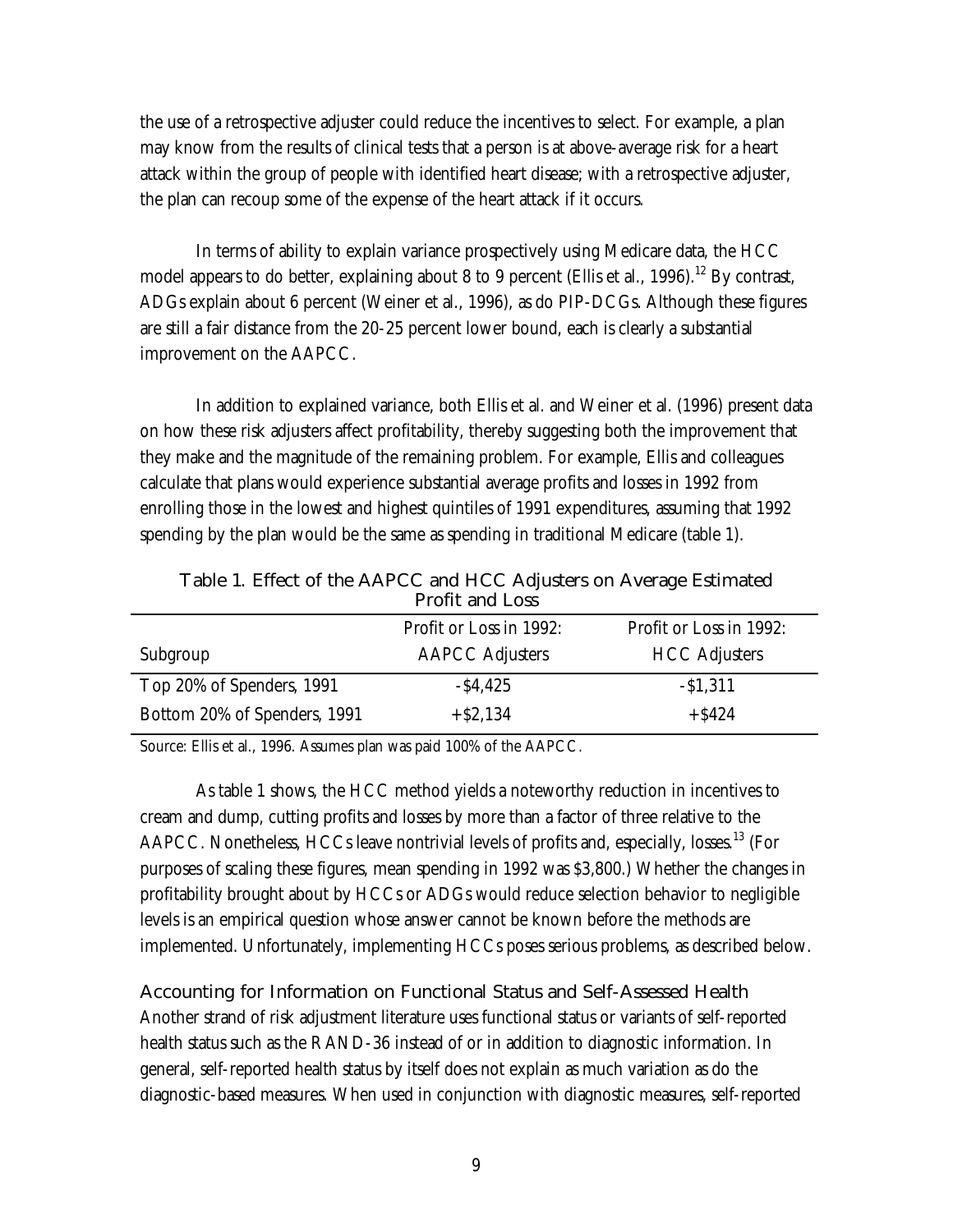health status appears to add around one percentage point of explained variation (Newhouse et al., 1989; Fowles et al., 1994; Gruenberg et al., 1996, 1999; Pope et al., 1999).

Although the increment of improvement gained by including self-assessed health status is modest overall, functional status appears to be an important predictor of spending by the frail elderly, those impaired in activities of daily living (ADLs) or instrumental activities of daily living (IADLs) (Gruenberg et al., 1999; Pope et al., 1999).<sup>14</sup> In particular, the diagnostic-based measures underpredict spending for the frail elderly and correspondingly overpredict for elderly who are not frail. In other words, plans are underpaid for the frail elderly and overpaid for the nonfrail elderly.

The Medicare Payment Advisory Commission (MedPAC) (1999) shows that differences in spending by frailty status are large. Using 1995 data from the Medicare Current Beneficiary Survey, MedPAC estimates that the average spending for a frail elderly person in the community was more than three times as great as for the average beneficiary and that average spending for nursing home residents was almost twice as high (table 2). (A frail person in the community was someone age 55 or more who required hands-on assistance with three out of five ADLs or one ADL and four out of five IADLs.<sup>15</sup>) Spending in all categories was notably higher for the frail group, but home health spending was particularly higher.

| Dy Beneficially Franty and Residence, 1995 |                     |                    |              |
|--------------------------------------------|---------------------|--------------------|--------------|
| Provider Type                              | All Fee-for-Service | Frail in Community | Nursing Home |
| <b>PPS Hospital</b>                        | \$1,720             | \$5,035            | \$3,324      |
| Physician                                  | 1,092               | 1,879              | 1,793        |
| Home Health                                | 472                 | 3,658              | 380          |
| <b>Outpatient Dept</b>                     | 377                 | 572                | 1,152        |
| <b>SNF</b>                                 | 201                 | 818                | 1,375        |
| <b>DME</b>                                 | 137                 | 471                | 464          |
| Rehab Facility                             | 110                 | 515                | 47           |
| Other Hospital                             | 87                  | 236                | 403          |
| Hospice                                    | 19                  | 162                | 163          |
| Total                                      | \$4,215             | \$13,346           | \$9,102      |

**Table 2. Medicare Fee-for-Service Spending, by Beneficiary Frailty and Residence, 1995**

Source: Medicare Current Beneficiary Survey, Cost and Use File 1995, as reported in Medicare Payment Advisory Commission (1999). Frail in the community are those 55 or over who require hands-on assistance with three of five ADLs or one ADL and four of five IADLs.

Adding HCCs and an adjustment for functional status appears to improve payment accuracy considerably for subgroups with ADL limitations (table 3). Table 3 shows how well various adjusters perform for subgroups that differ in functional status. In particular, it shows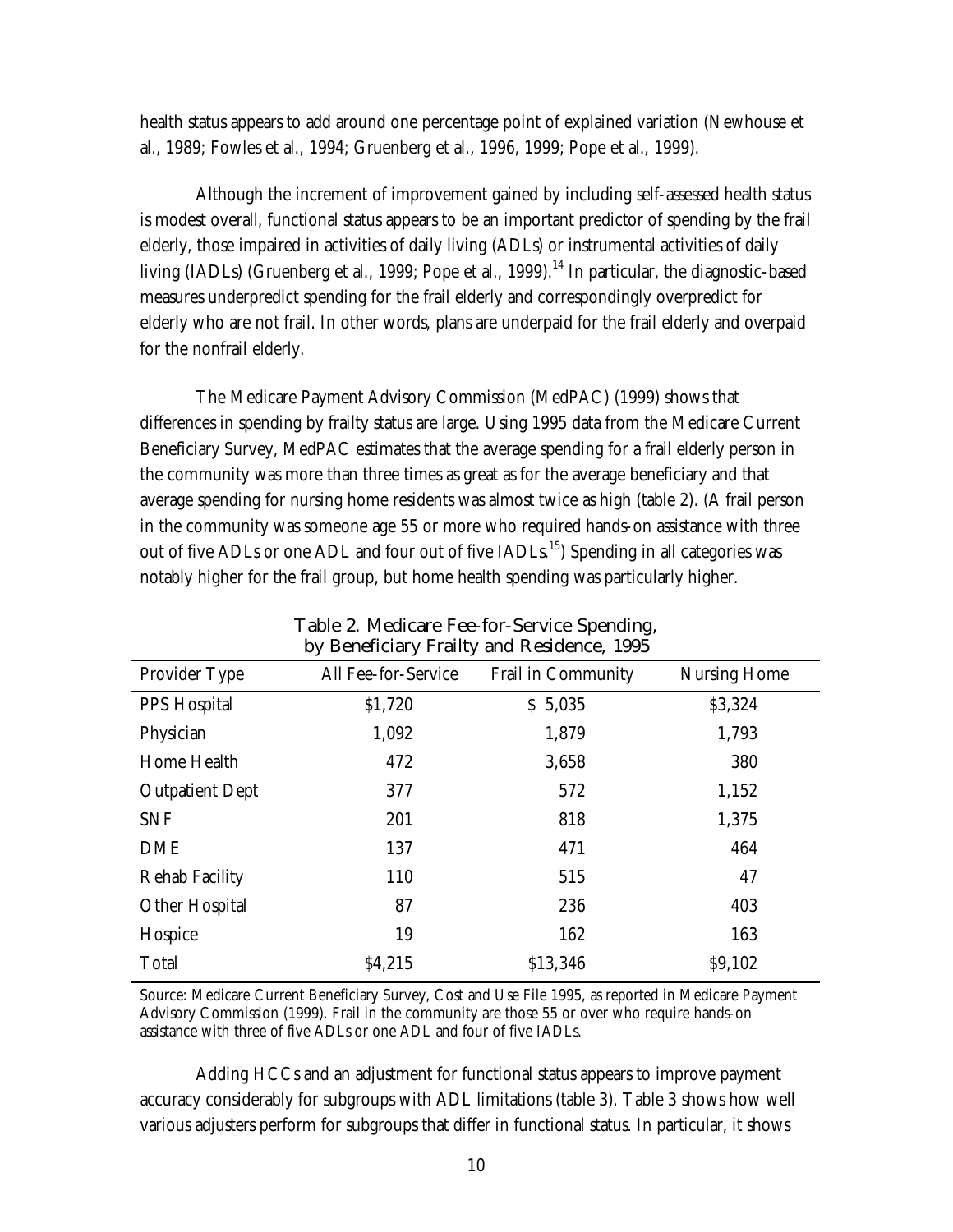the extent to which 1992 spending can be predicted based on 1991 functional status or 1993 spending based on 1992 status (Pope et al., 1999). A value of less than 1 means payment was less than actual spending, while a value of more than 1 indicates that payment exceeded actual spending. The AAPCC method dramatically overpays for elderly with no functional status limitations (by 39 percent) and underpays for the other groups. HCCs substantially reduce overpayment and underpayment. Adding several survey-based measures of self-reported health status reduces the discrepancies even further. Unfortunately, there are also serious problems with implementing measures of functional status and self-rated health status, as discussed below.

| <b>AAPCC</b> | <b>HCC</b> | HCC+Survey |  |  |
|--------------|------------|------------|--|--|
| 0.64         | 0.88       | 1.09       |  |  |
| 0.71         | 0.86       | 0.96       |  |  |
| 0.85         | 0.93       | 1.06       |  |  |
| 1.39         | 1.16       | 0.95       |  |  |
|              |            |            |  |  |

**Table 3. Effect of Survey-Based Risk Measures on the Ratio of Average Payment to Actual Spending, by Functional Status**

Source: Pope et al., 1999. Survey measures include self-reported chronic conditions, functional status, and self-rated health status. Data based on the 1991–93 Medicare Current Beneficiary Survey.

Gruenberg et al. (1999) find similar results for the dually eligible (Medicare and Medicaid) population if prospective adjusters are used. A problem occurs, however, because the rate is set using last year's information, although spending for new entrants to nursing homes is very high—5.7 times the Medicare average—and HCCs and PIP-DCGs do not begin to compensate for the difference. As a result, payment for the dually eligible is too low even after adjustment with the diagnosis-based methods. The amount of the shortfall varies between 7 percent and 24 percent for HCCs and 20 percent and 33 percent for PIP-DCGs, depending on the data set used in making the calculations.<sup>16</sup>

#### **Rethinking Assumptions about Incentives to Overserve**

Risk adjustment as usually discussed involves a lump sum payment to a health plan or a provider for a given patient's care. There seems to be a taboo against paying a health plan anything for providing more services. Indeed, the language of the BBA appears to be very restrictive with respect to such payment.<sup>17</sup>

The philosophy of paying nothing for doing more has carried into the construction of the PIP-DCGs and HCCs; they have been deliberately chosen to minimize the effect of reimbursement method on choices regarding the treatment of a particular patient. The creators of the HCC method have taken special care to limit higher payments for diagnoses for which treatment is relatively nondiscretionary. But a higher amount of variance in expected cost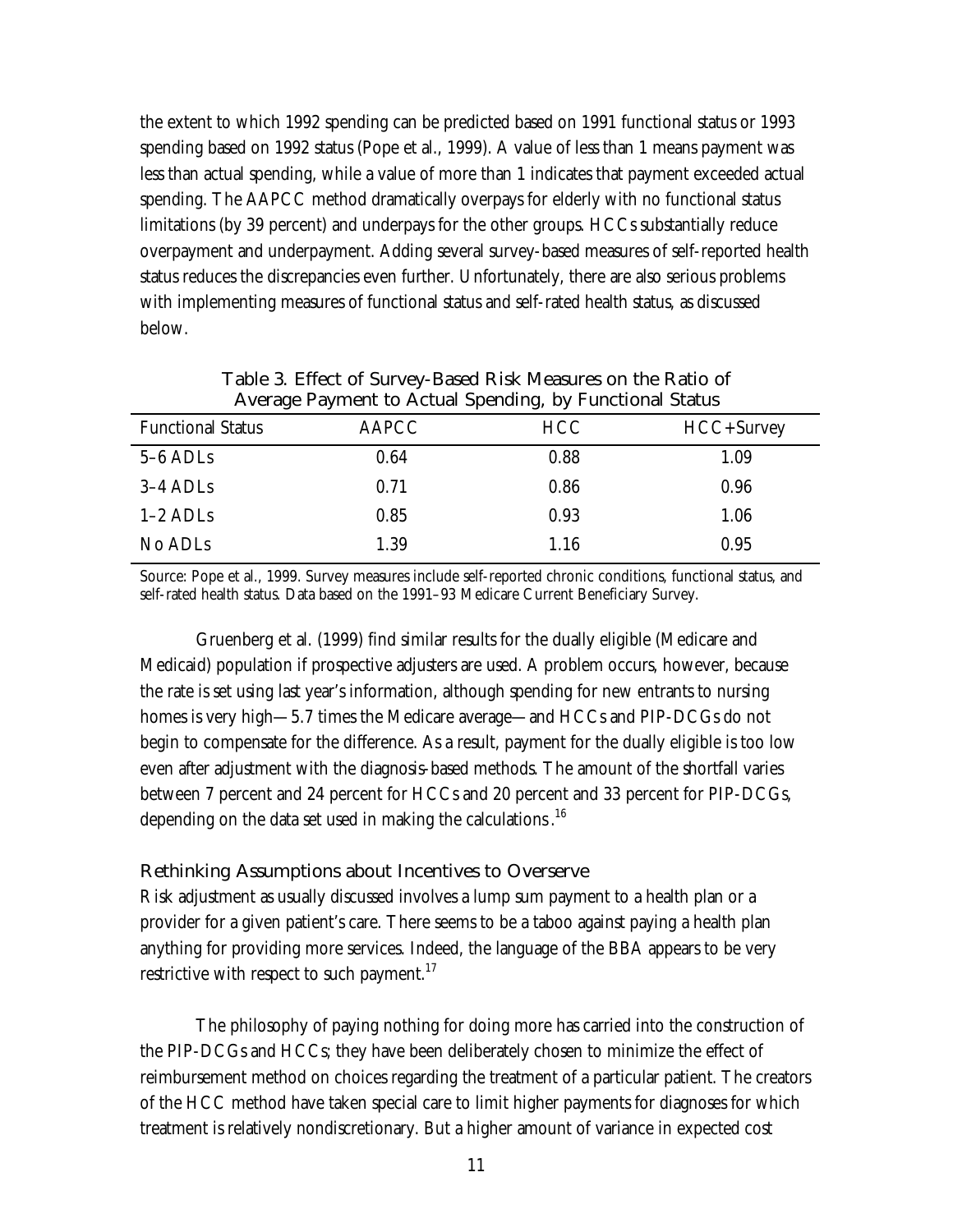could be explained—and selection incentives correspondingly reduced—if categories were created that paid more for cases in which discretionary treatment was rendered.

Minimizing incentives for discretionary treatment at the possible expense of increasing incentives to select—the choice the creators of the HCCs made—follows a dominant view in the literature that payment to health plans should be independent of actual use, or at least independent of any use that is discretionary. This view reflects an implicit assumption that, given a choice of treatment, the less costly method is preferred. There are, however, important objections to this view.

First and most important, if reimbursement is independent of use, additional revenue from doing more is by definition zero. But if excess services appear to be related to overly generous fees, so does underservice appear to be related to no payment (Pauly, 1980).<sup>18</sup> In short, even apart from issues of selection, the policy of making no payment for additional services raises the issue of possible stinting. For example, Medicare's Prospective Payment System pays more for a patient with heart disease who has a coronary bypass operation than for a similar patient who does not have an operation. Although there is often an element of discretion in having a bypass operation, the planners who created the DRGs presumably deemed that paying nothing more for cases in which a bypass operation was performed would likely lead to too few bypass operations. Although excessive fees can potentially induce unwanted or unnecessary services, the conclusion that marginal revenue should always be zero seems to be an overreaction to the excesses of reimbursement in the indemnity insurance system.<sup>19</sup>

Second, a substantial amount of medicine involves learning by doing. When first introduced, open heart surgery took much more time and yielded much poorer results than it does today; over time, however, cardiac surgeons became better at performing the operation. If the lowest cost option is always chosen, the possibility that a more expensive option today will become cheaper tomorrow is lost. A third and related point is that, even putting aside learning by doing, there may be substantial uncertainty about which course of treatment is better. Without some variation in treatment, we will not learn.<sup>20</sup>

Thus, as described in greater detail below, it seems wise to base some portion of reimbursement to a health plan on actual use. Such a policy could potentially reduce selection even further, while also curbing possible stinting, although overservice could result if payments became too high. Another possible model would use a much finer classification of diagnoses to reimburse plans than the DCGs or HCCs now employ, especially for high cost diagnoses. This approach is desirable in principle, but obtaining stable and appropriate relative weights for more numerous categories is problematic.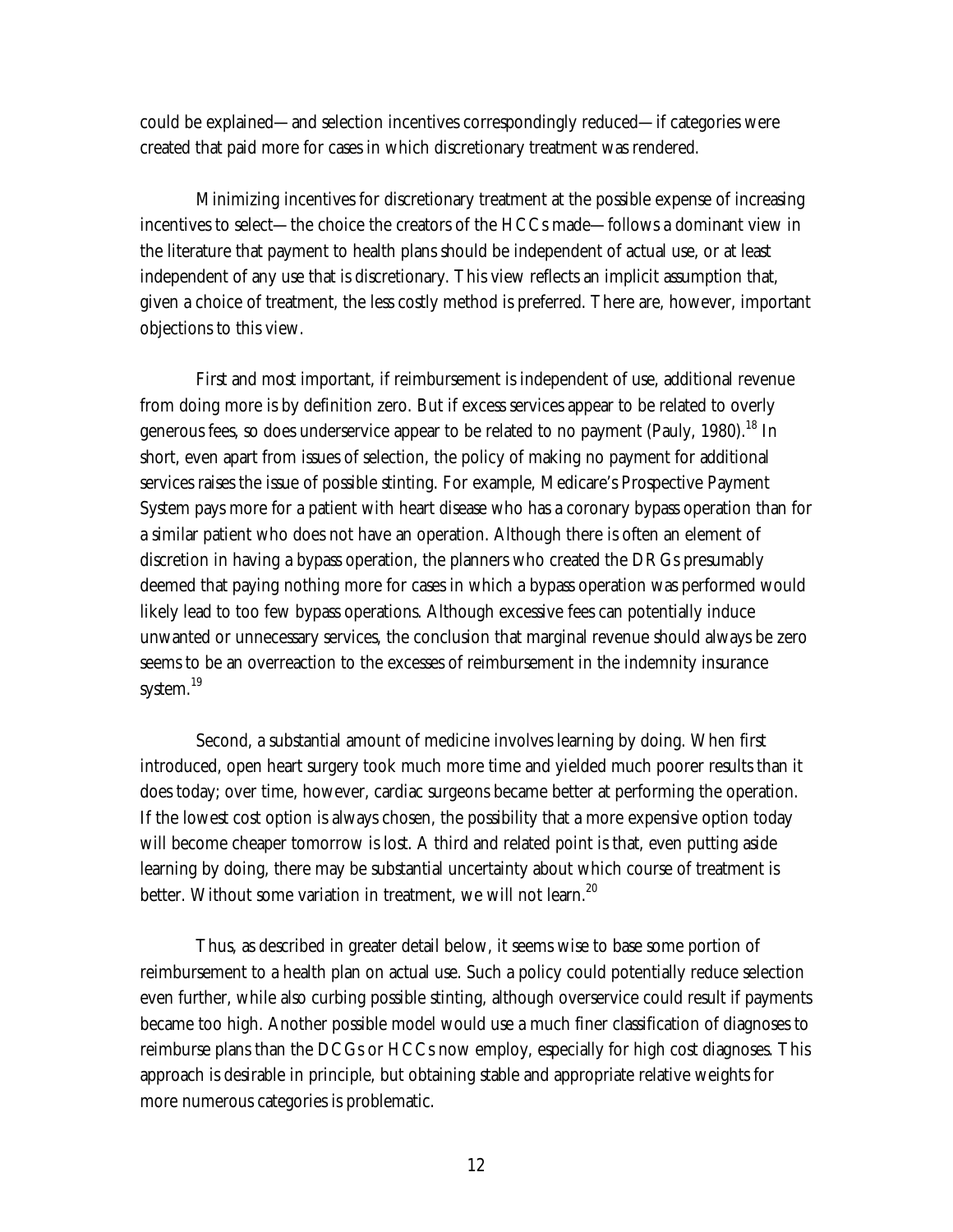## **POTENTIAL PROBLEMS IN IMPLEMENTING BETTER RISK ADJUSTERS**

The Medicare program is poised to proceed with the implementation of diagnostic-based risk adjustment in January 2000, despite one major implementation problem: the absence of reliable diagnosis information on outpatient claims. HCFA therefore proposes that next January's implementation use the PIP-DCG method, which takes account of inpatient diagnostic information only, rather than the HCC method, which is substantially more accurate but requires outpatient diagnostic information. PIP-DCGs explain somewhat under 6 percent of the variance in spending, whereas HCCs explain 8 to 9 percent (Ellis et al., 1996).

Moreover, HCFA proposes to implement the PIP-DCG system gradually, giving health plans time to adjust. Only 10 percent of the payments is to be based on the PIP-DCG adjusted payment in 2000, with the remaining 90 percent based on the current AAPCC method. The percentage based on the PIP-DCG method would steadily increase, reaching 30 percent in 2001, 55 percent in 2002, and 80 percent in 2003. In 2004, payment would be entirely based on diagnostic-based methods, and at that time HCFA would move from the PIP-DCG method and introduce outpatient diagnoses into the adjustment method.

## **The Unreliability of Outpatient Diagnostic Data**

An analysis by MedPAC (1998) amply demonstrates the inaccuracy of current outpatient diagnosis coding. For the purposes of the study, MedPAC selected beneficiaries whose Medicare Part B claims in 1994 showed a diagnosis of one of 11 serious diseases, then checked for claims for the same diagnosis in 1995. As shown in table 4, the likelihood of a claim in 1995 was only about 50-60 percent for each of the 11 diagnoses. One would not expect the likelihood to be 100 percent. A few patients may have been misdiagnosed in 1994, and a few more may have had no physician contact in 1995. It seems likely, however, that most of the 1995 shortfall is attributable to physicians simply neglecting to fill in the diagnosis on the Part B claim or recording some other diagnosis. After all, no payment turned on filling in the diagnosis. Two consequences follow.

| rabic 4. Fersistence in Diagnostic County |                                   |  |
|-------------------------------------------|-----------------------------------|--|
|                                           | Of Those Identified in 1994,      |  |
| Diagnosis on 1994 Part B Claim            | Percent with Part B Claim in 1995 |  |
| Hypertension                              | 59%                               |  |
| Coronary Artery Disease                   | 53                                |  |
| <b>COPD</b>                               | 62                                |  |
| Congestive Heart Failure                  | 61                                |  |
| <b>Stroke</b>                             | 51                                |  |
| Dementia                                  | 59                                |  |
| <b>Rheumatoid Arthritis</b>               | 55                                |  |

**Table 4. Persistence in Diagnostic Coding**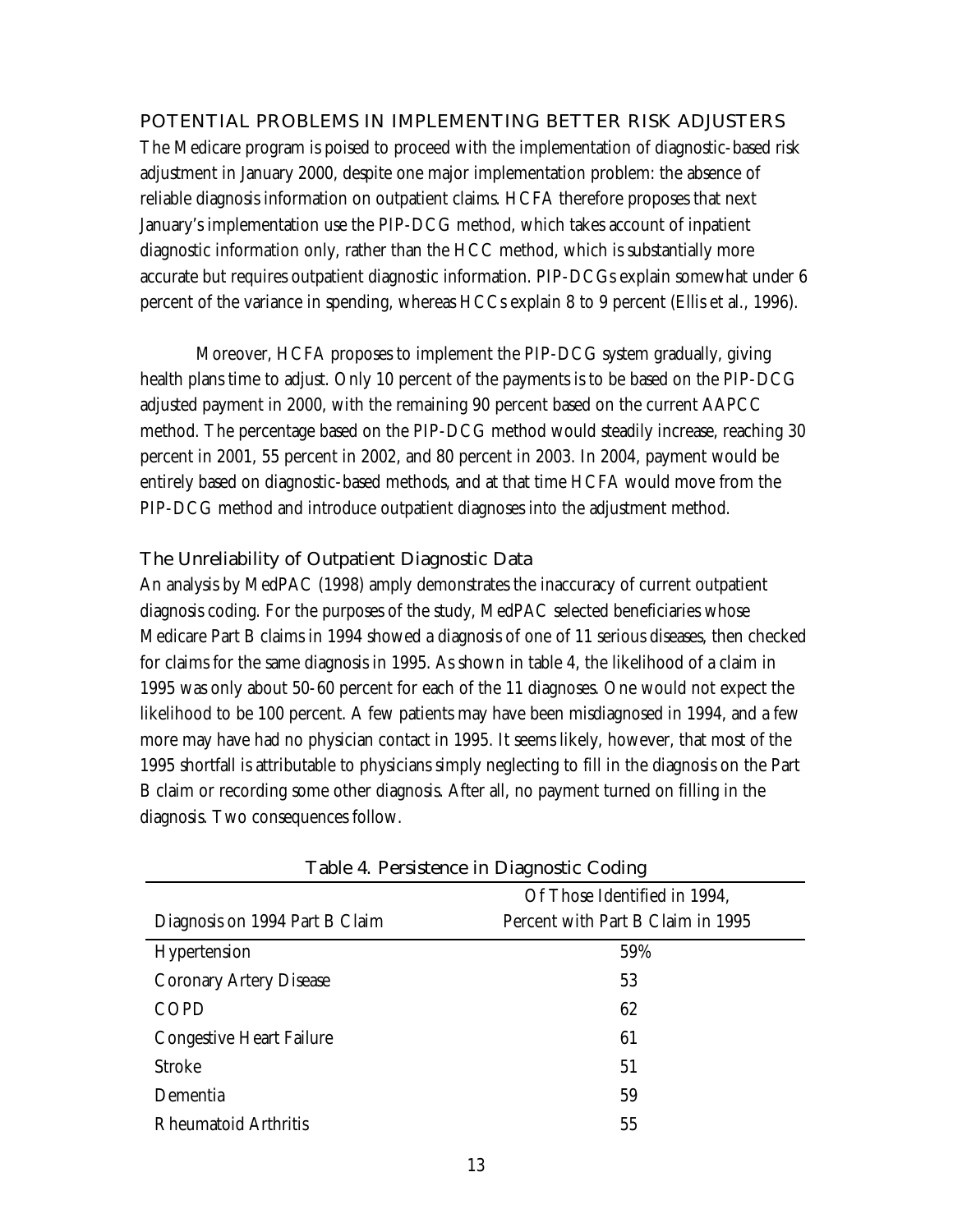| <b>High Cost Diabetes</b> | 58 |
|---------------------------|----|
| <b>Renal Failure</b>      | 56 |
| Quadriplegia/Paraplegia   | 52 |
| Dialysis                  | 59 |

Source: Medicare Payment Advisory Commission, March 1998, p. 17. Excludes those who died in 1994 or 1995.

First, introducing payment based on outpatient diagnosis offers enormous potential for "upcoding"—the equivalent of DRG creep in hospital payment—and resulting increases in overall spending. Because the increment in payment can be several thousand dollars per year depending on the exact diagnosis, there is a powerful incentive to be complete with coding. Increasing the completeness of coding would inappropriately raise payment for the same mix of patients. When faced with similar problems in the past, HCFA has adjusted rates down before the fact on the assumption that more complete coding would occur. For example, when HCFA introduced the Resource Based Relative Value Scale (RBRVS) for physician services, it lowered fees by a few percent before the fact to compensate for anticipated volume changes. Even this level of adjustment caused considerable controversy. It is inconceivable that HCFA could lower payments to plans by the amount suggested by the MedPAC study—say 40 percent. On the other hand, if payments were left unchanged, overall spending would probably increase greatly.

As a result, it seems likely that payment based on outpatient diagnoses will have to be phased in, just as the PIP-DCG system is being phased in. For example, if only 10 percent of the payment were based on outpatient diagnoses in the first year, plans would still have an incentive to code much more completely, but the expenditure risk to the government would be limited. Thus, the transition to fully incorporate outpatient diagnoses may extend well beyond 2004.

A second, more subtle consequence of incomplete coding is that weights in the new system may be seriously in error. The weights determine how much more is paid for a patient with a particular diagnosis, analogous to the weight for each DRG. The HCC weights have necessarily been calculated using existing Part A and Part B data and are approximately proportional to mean Medicare expenditure for patients with given diagnoses. Thus, weights will be relatively more skewed for diagnoses in which a higher proportion of the bill is for Part B spending and for diagnoses that are less likely to be reported.

#### **The Problem of Relying on Inpatient Information**

Exclusive reliance on the PIP-DCGs and inpatient diagnosis information raises the issue that plans may find it profitable to hospitalize inappropriately. For example, a plan would receive additional reimbursement for a cancer patient only if the patient received inpatient treatment. HCFA is aware of this problem and has taken several steps to minimize it: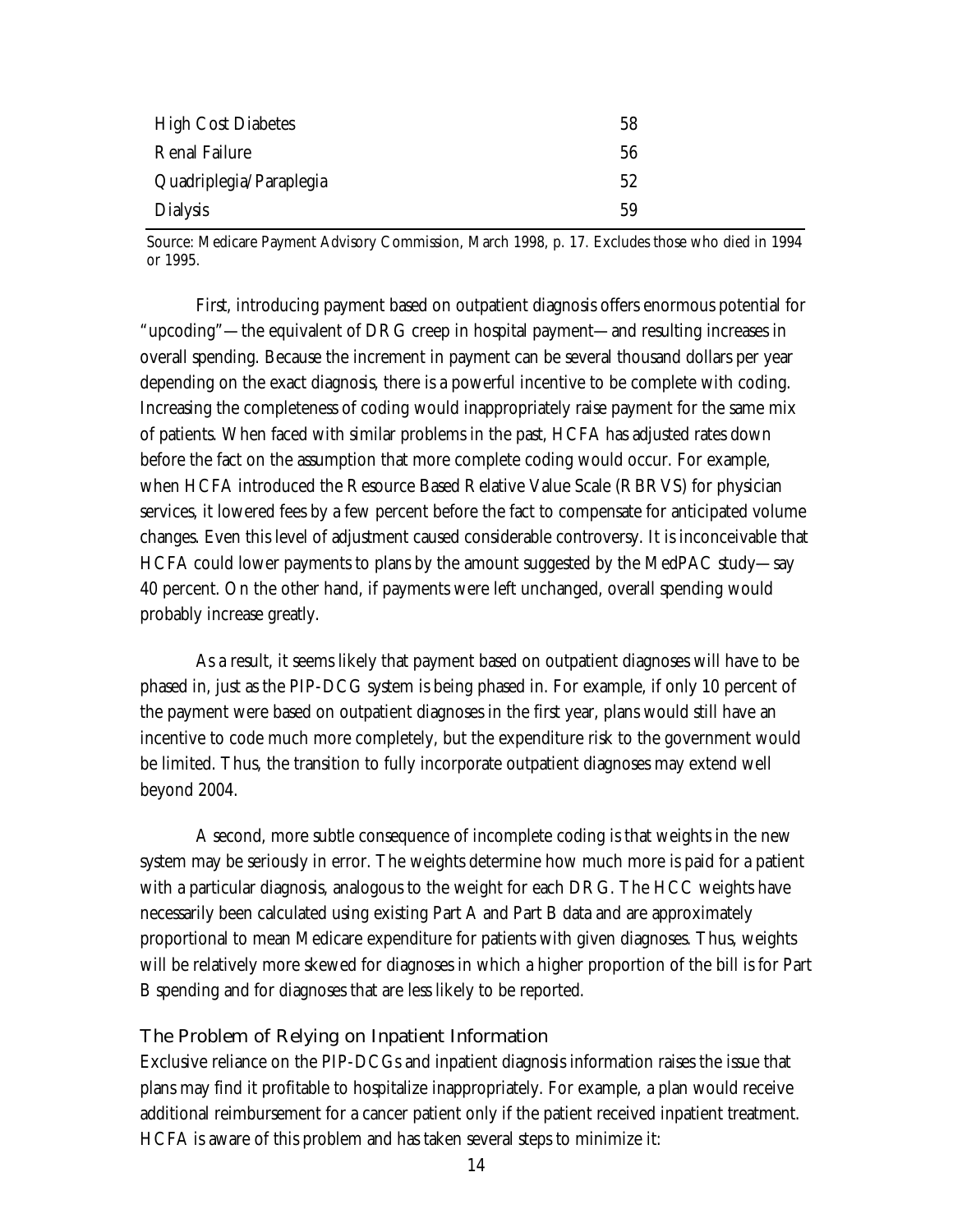- The increment in payment will be based on average spending in the year following the hospitalization; for example, plans enrolling patients hospitalized for heart attacks will receive a higher reimbursement, but the increment will be based on spending in the year following the heart attack, not the year of the heart attack. As a result, spending for the initial hospitalization will not figure into the incremental amount paid.
- Causes of admission that are discretionary or vague will not trigger additional payment; about 40 percent of the admissions fall into this category.
- One-day stays will not generate additional payment.

Although these steps reduce the incentive to hospitalize for financial reasons, they also blunt the gain from risk adjustment; that is, they do not diminish incentives to select good risks and avoid bad risks as much as HCCs. HCFA estimates that the amount of explained variance from the PIP-DCG method will be about 5.8 percent. $21$ 

### **The Shortcomings of Functional Status and Self-Ratings**

HCFA is not proposing to implement adjusters based on functional status or self-ratings of health status, which seemed plagued by even more serious implementation issues than the diagnosis-based methods. The problems turn on the feasibility and expense of obtaining reliable information when it will be used for payment purposes.

First, many of those who are functionally impaired are also cognitively impaired or demented, which makes filling out a self-administered form problematic. This is especially true for the frail elderly, where use of self-rated measures seems most important for accurate adjustment. Although another party could in principle rate functional status, it is harder to see how a proxy respondent could be used for self-rated health status. Second, if a third party rater is not used, nonresponse may bias the results. Third, in the case of self-rated health status, providers may "prescribe disability," leading beneficiaries to report lower health status, or beneficiaries may respond strategically if they realize provider reimbursement depends upon their survey answers. Fourth, self-rated health status, as distinct from functional status, cannot be audited. Fifth, it is not clear how frequently surveys would be carried out, but, if less than annually, results would not be as favorable as those reported above because some beneficiaries would have moved to more impaired categories but reimbursement would not adjust. Sixth, the expense of collecting such information would clearly be substantial, especially if a third party were used. There would have to be an adequate sample of enrollees in each plan; indeed, some might argue that 100 percent samples would be needed in order to set adjustment for those transferring from one plan to another. These considerations make clear that introducing functional status into the risk adjustment system is a daunting task.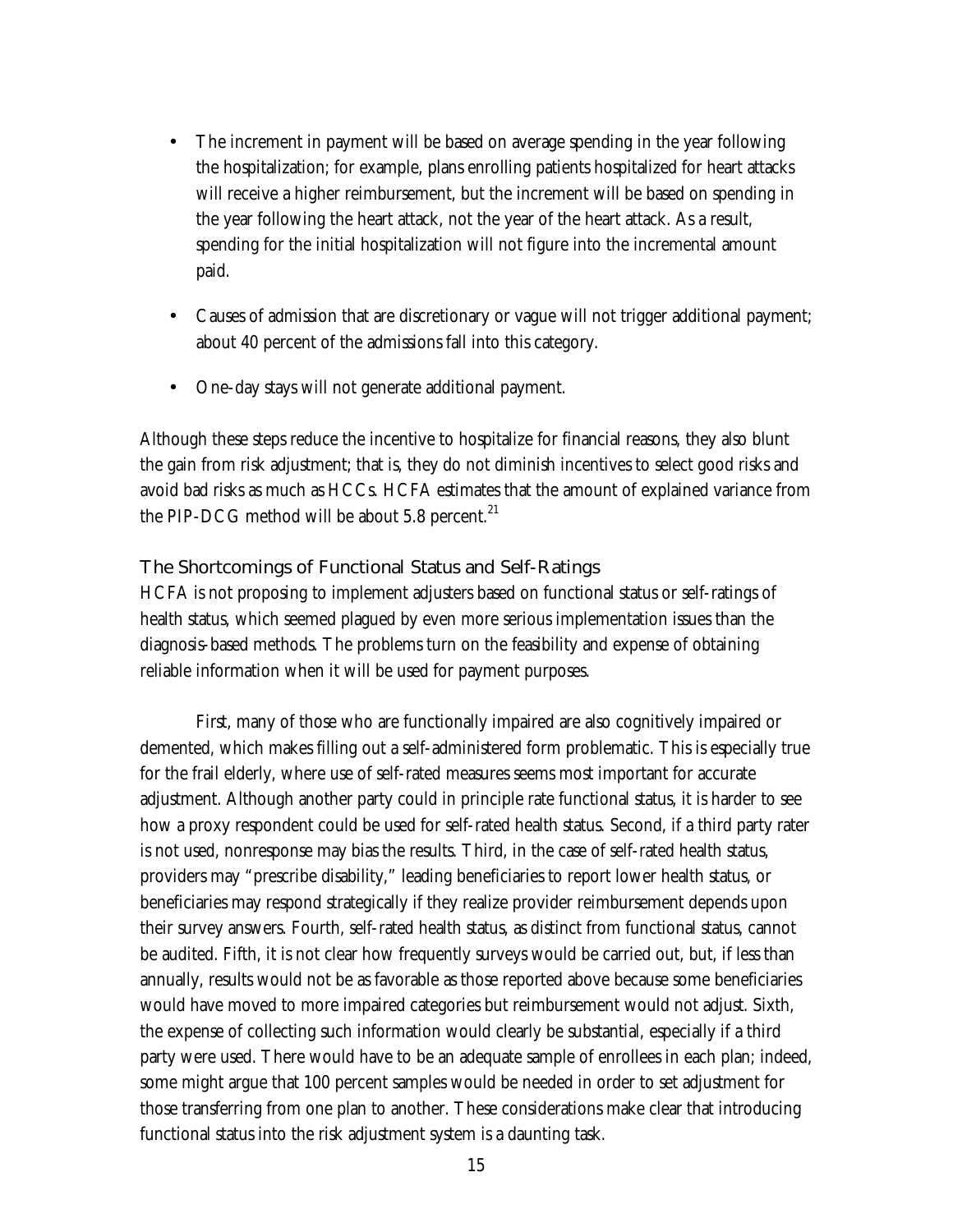Beyond these practical problems are important questions of the incentives that might be produced. Would increased payment for poorer functional status induce worse performance?<sup>22</sup> Or perhaps less aggressive efforts at rehabilitation? To what degree would increased payment for entrants to nursing homes induce more nursing home admissions?

## **CONTENDING WITH THE REALITY OF INADEQUATE RISK ADJUSTMENT**

Risk adjustment is not likely to be adequate for many years for three reasons:

- HCFA's current plans do not call for using outpatient diagnostic information until 2004. In fact, full implementation of an outpatient-based method is likely to be even further off because of the potential for upcoding.
- There are no current plans to measure functional status using survey-based risk adjusters. Indeed, it is not clear it would ever be practical to use them for payment purposes.
- Even full implementation of both diagnostic- and survey-based methods is unlikely to reduce selection to negligible levels because the amount of explained variance falls far short of what an ideal adjuster should predict.

Given this reality, several alternatives or adjustments to HCFA's plans deserve attention.

## **Partial Capitation**

Newhouse has elsewhere proposed the adoption of partial capitation, or a blend of adjusted capitated payment and payment under the traditional program (Newhouse, 1994, 1996, 1998). Specifically, for each enrollee, a plan would receive part (perhaps 75 percent) of its payment under a risk-adjusted capitation formula and part (perhaps 25 percent) based on the amount paid through traditional Medicare. This could be done in a budget neutral fashion, and the proper mix could be developed through experimentation.<sup>23</sup> This method would require collecting and coding encounter data for each person, but these tasks are already required by the Balanced Budget Act in order to introduce outpatient-based diagnosis as a risk adjuster.

Under this method, plans would be paid more for enrolling those who use more services and less for those using fewer. Because sicker patients use more services, the losses plans incur from enrolling them would be cut, as would profits from enrolling healthy persons. This would reduce the incentive to cream and dump.<sup>24</sup>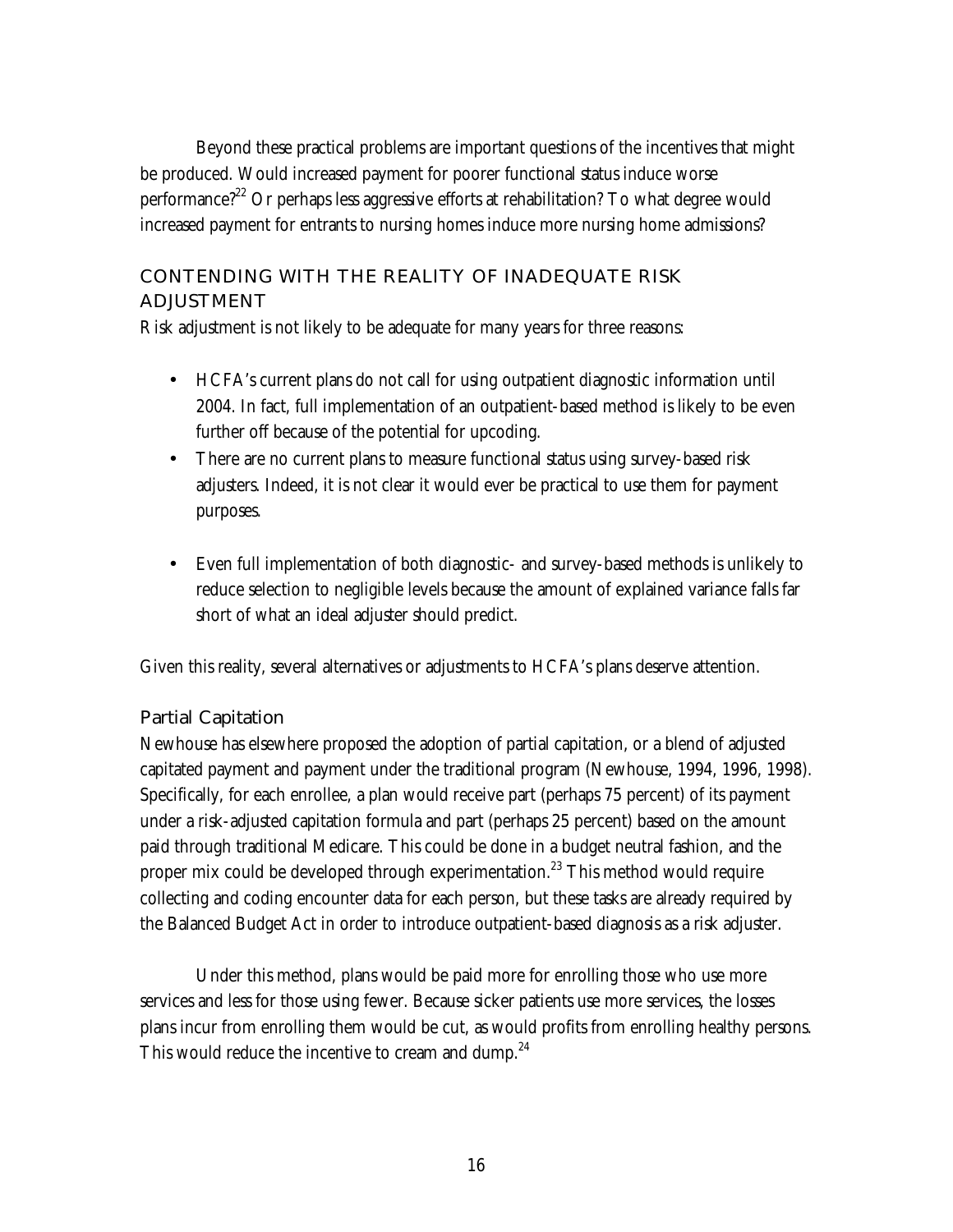### **Outlier Systems**

An alternative plan with somewhat similar properties is an outlier or reinsurance scheme. Under this method, payments for additional use would be made only after some threshold spending level had been exceeded, analogous to the outlier payments in the Prospective Payment System. Such a system would target payment toward high spenders, the individuals for whom selection incentives appear to have the worst effect.

Relative to a blend of capitation and traditional Medicare, however, a reinsurance or outlier proposal has three important drawbacks. First, reinsurance for large spenders does nothing about a plan's incentive to spend resources to attract good risks, whereas a blend would reduce payments for a good risk. Second, the ideally designed outlier policy still leaves plans incurring a loss on high cost cases, thereby making such cases unattractive, whereas the ideally designed blend does not. Third, for all non-outlier cases, there is an incentive to stint. Moreover, the apparent advantages of an outlier scheme may not be real. The additional payments would not necessarily be generated by the cases with the largest predictable losses; to the degree that outlier spending arises from random events, there is no selection problem for those cases.

Whether additional payment for additional services should be limited to high-cost cases or should apply to all cases depends on how serious the problem of selection is under each method and how much an actual, as opposed to an ideal, fee-for-service payment might degrade efficient production. Some support for an outlier arrangement, as opposed to a blend, seems to arise from the notion that additional payments for additional services should be minimized, which, as explained above, is too facile a view.

## **A High-Cost Case Pool**

A different, not mutually exclusive reinsurance method, proposed by van Barneveld et al. (1996), would improve targeting by making additional payment to cases that the plan had predicted in advance would incur high costs. Made in the Dutch context, the proposal would have plans cede a certain portion of their cases, specifically those they predict will be the most costly, to a pool. Although the percentage to be ceded is a policy choice, the authors illustrate the likely results of using 2 percent and 4 percent of cases in each plan.

In the Medicare context, there is no common pool to which to cede cases. Even so, one could adapt the idea by stipulating that a plan could continue to treat an enrollee but, instead of receiving a capitated payment, would be reimbursed partly or entirely under traditional Medicare for some prearranged fraction of its enrollees. This transaction could be kept invisible to the enrollee and conducted solely between Medicare and the plan. Van Barneveld and colleagues estimate that, if 4 percent of the Dutch cases were ceded in advance, about 25 percent of the spending in any given year would be covered by the pool, a fraction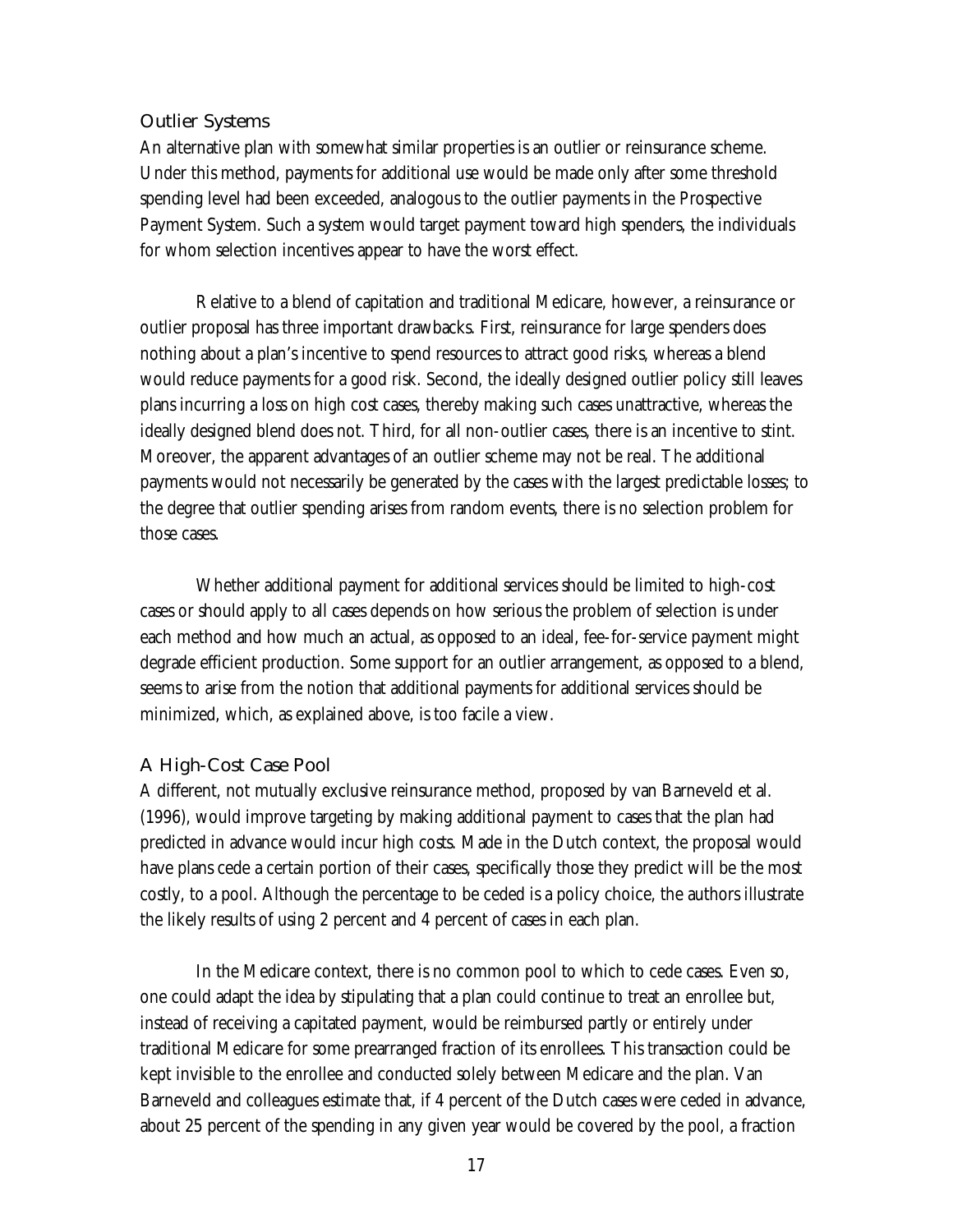that would probably be roughly similar in Medicare.<sup>25</sup> In short, plans could effectively place their costliest cases in traditional Medicare, thereby receiving additional reimbursement and mitigating the financial hit from those cases.

It is not hard to see administrative concerns with this proposal. For example, a plan could not cede cases until after a person had enrolled but would obtain information about that person's current use only over time. Nevertheless, the proposal may be useful for dealing with new nursing home entrants and terminally ill patients.

### **Special Payments for Terminally Ill Patients**

It is well known that those who die in any year are disproportionately costly (Lubitz and Riley, 1993). Although the figures vary slightly from year to year, the 5 percent of Medicare beneficiaries who die each year account for 25 to 30 percent of dollars spent. There are thus strong incentives for health plans to avoid the terminally ill and leave this population in traditional Medicare. The distribution of deaths seems consistent with these incentives; as already noted, the death rate for new enrollees in the at-risk program during the first six months is 75 percent of the death rate in the traditional program, after adjusting for age and sex. To the degree that terminally ill patients are disproportionately covered under traditional Medicare, the opportunity for managed care to increase coordination and cut waste in their care is not being fully exploited.

Insofar as better risk adjusters would pay additional amounts for enrollees with diagnoses that carry a high risk of mortality, this problem would be mitigated. For reasons of appearance, however, one would not want to pay more simply because an enrollee died, just as the Prospective Payment System does not pay more for patients who die in the hospital.<sup>26</sup> If a plan could cede certain individuals back to traditional Medicare, however, these might well be those identified as terminally ill, a solution that would avoid the appearances problem. If the plan remained partially at risk for patients it ceded, Medicare expenses could potentially be reduced. Even without the blend, however, a managed care plan might be more efficient for terminally ill patients because it might use similar treatment methods for its Medicare and commercial business.

Van Vliet and Lamers (1998) have shown that demographic information, prior spending, and inpatient diagnostic information are not good predictors of those who die, in that expenditures of Dutch decedents were 250 percent above what the model would predict. They conclude that "most of the excess costs were unpredictable." That they were not predictable for the analyst, however, does not mean that they were not predictable for the plan or the physician. Particularly in the case of cancer, physicians may be able to observe a terminal phase that could last several weeks or months (Medicare Payment Advisory Commission, June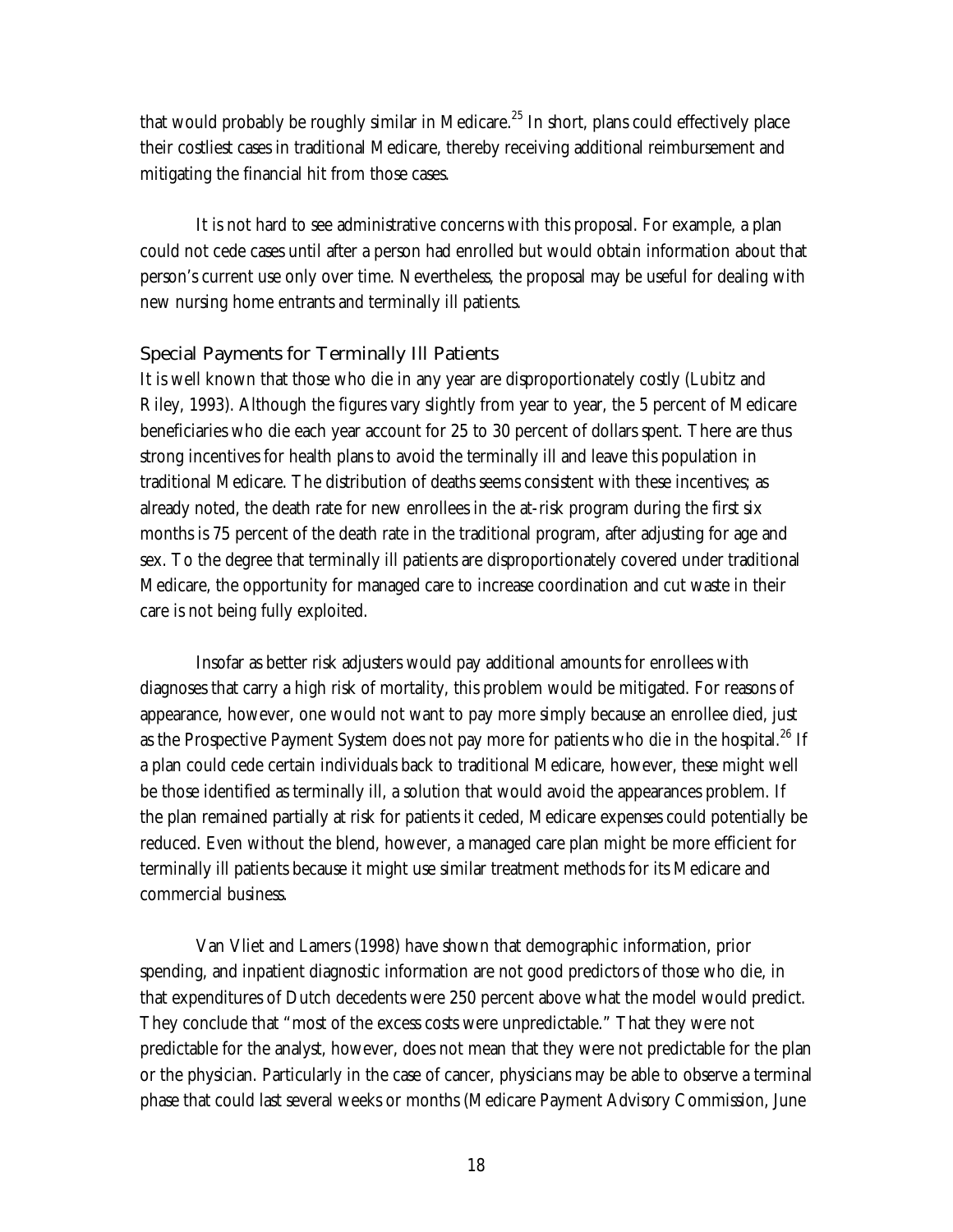1998). Indeed, eligibility for hospice services is premised on the assumption that such a terminal phase can be identified for many diseases.

## **CONCLUDING COMMENT**

As the Medicare at-risk program grows, Congress has recognized that lack of satisfactory risk adjustment is causing serious problems. Better risk adjusters that improve on the AAPCC exist, and HCFA is proposing to introduce them into the program. Even when fully implemented, however, these risk adjusters are not likely to reduce current selection problems to negligible levels. The Medicare program could do better by combining these methods with partial capitation; that is, making some part of the payment to health plans depend on the services they deliver.

Partial capitation would reduce plans' incentives to select good risks—the intent of risk adjustment—and also reduce the financial incentive to underserve or stint. By reducing incentives to underserve, the payment method would reduce the burden that any patient protection legislation would need to carry.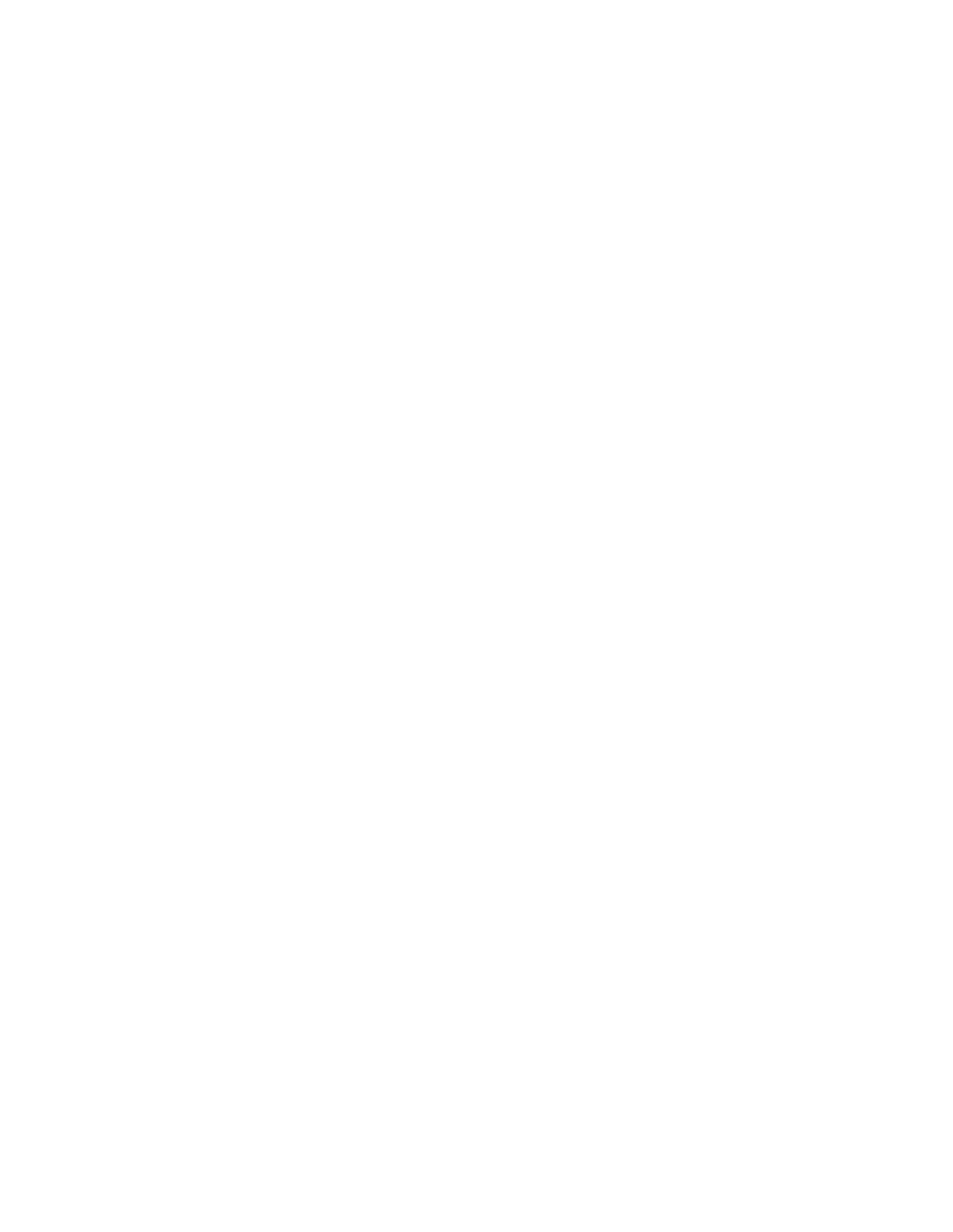#### **REFERENCES**

- Ash, Arlene, Frank Porell, Leonard Gruenberg, et al. 1989. "Adjusting Medicare Capitation Payments Using Prior Hospitalization Data." *Health Care Financing Review* 10(4):17–29.
- Chapman, John. October 1996. "Inter-temporal Patterns of Health Care Expense and the Potential for Biased Enrollment in a Non-Elderly Population." Mimeo.
- Chapman, John. November 1996. "Time Perspective and the Effectiveness of Risk-Adjusted Payment to Health Plans." Mimeo.
- Congressional Budget Office. March 1997. "Predicting How Changes in Medicare's Payment Rates Would Affect Risk Sector Enrollment and Costs."
- Cutler, David M., and Sarah Reber. 1998. "Paying for Health Insurance: The Tradeoff between Competition and Adverse Selection." *Quarterly Journal of Economics* 113(2):433–66.
- Cutler, David M., Mark McClellan, and Joseph P. Newhouse. 1997. "Prices, Output, and Productivity in Managed Care Insurance." Mimeo.
- Dunn, Daniel L., Alice Rosenblatt, Deborah A. Taira, et al. 1996. "A Comparative Analysis of Methods of Health Risk Assessment." SOA monograph M-HB96-1. Schaumberg, IL: Society of Actuaries.
- Ellis, Randall P., and Arlene Ash. 1995/96. "Refinements to the Diagnostic Cost Group (DCG) Model." *Inquiry* 32 (Winter):418–29.
- Ellis, Randall P., Gregory C. Pope, Lisa I. Iezzoni, et al. 1996. "Diagnosis-Based Risk Adjustment for Medicare Capitation Payments." *Health Care Financing Review* 17(3):101– 28.
- Fowles, Jinnet, Jonathan Weiner, David Knutson, et al. 1994. "A Comparison of Alternative Approaches to Risk Measurement: Final Report to the Physician Payment Review Commission." Selected external research series, number 1. Physician Payment Review Commission.
- Frank, Richard G., Ernst Berndt, and Susan Busch. In press. "Price Indices for Depression," in *Measuring the Price of Medical Treatments*, ed. Jack Triplett. Washington, D.C.: Brookings Press.
- Gruenberg, Leonard, Eugenia Kaganova, and Mark C. Hornbrook. 1996. "Improving the AAPCC with Health-Status Measures from the MCBS." *Health Care Financing Review* 17(3):59–75.
- Gruenberg, Leonard, Ajith Silva, Kirsten N. Corrazini, and Joelyn K. Malone. 1999. "An Examination of the Impact of the Proposed New Medicare Capitation Methods on Programs for the Frail Elderly." Cambridge, MA: Long-Term Care Data Institute.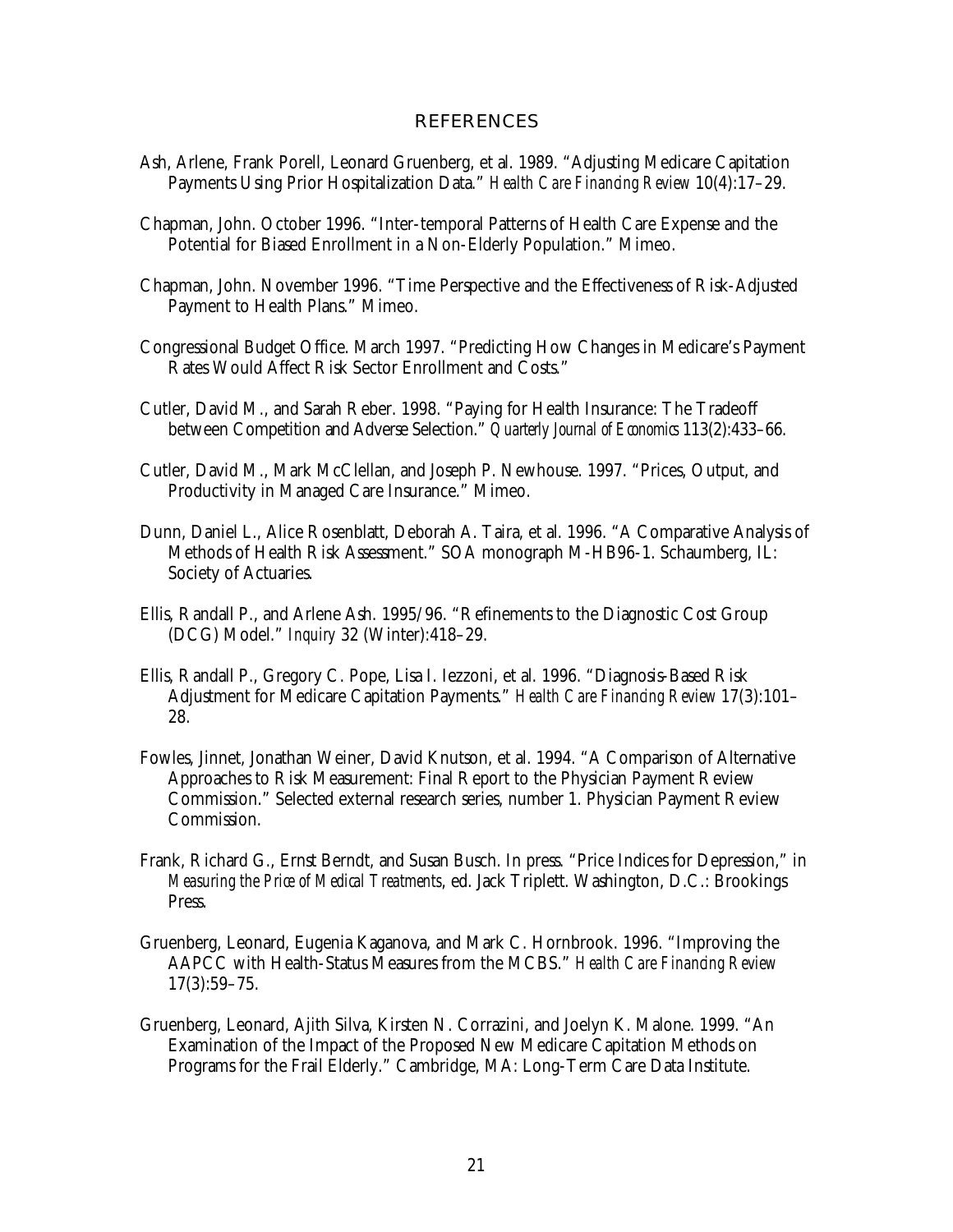- Keeler, Emmett B., Grace Carter, and Joseph P. Newhouse. 1998. "A Model of the Impact of Reimbursement Schemes on Health Plan Choice," *Journal of Health Economics* 17(3):297– 320.
- Kronick, Richard, Tony Dreyfus, Lora Lee, and Zhiyuan Zhou. 1996. "Diagnostic Risk Adjustment for Medicaid: The Disability Payment System," *Health Care Financing Review* 17(3):7–33.
- Lubitz, James D., and Gerald F. Riley. 1993. "Trends in Medicare Payments in the Last Year of Life," *New England Journal of Medicine* 328:1092–96.
- Medicare Payment Advisory Commission. March 1998. "Report to the Congress: Medicare Payment Policy," volume 2.
- Medicare Payment Advisory Commission. June 1998. "Report to the Congress: Context for a Changing Medicare Program."
- Medicare Payment Advisory Commission. June 1999. "Report to the Congress."
- Newhouse, Joseph P. 1994. "Patients at Risk: Health Reform and Risk Adjustment." *Health Affairs* 13(1):132–46.
- Newhouse, Joseph P. 1996. "Reimbursing Health Plans and Health Providers: Selection versus Efficiency in Production." *Journal of Economic Literature* 34:1236–63.
- Newhouse, Joseph P. 1998. "Risk Adjustment: Where Are We Now?" *Inquiry* 35:122–31.
- Newhouse, Joseph P., and the Insurance Experiment Group. 1993. *Free for All? Lessons from the RAND Health Insurance Experiment*. Cambridge: Harvard University Press.
- Newhouse, Joseph P., Willard G. Manning, Emmett B. Keeler, et al. 1989. "Adjusting Capitation Rates Using Objective Health Measures and Prior Utilization," *Health Care Financing Review* 10(3):41–54.
- Pauly, Mark V. 1980. *Doctors and Their Workshops.* Chicago: University of Chicago Press.
- Physician Payment Review Commission. 1996. Annual Report to Congress.
- Pope, Greg C., Killard W. Adamache, Raul K. Khandker, and E.G. Walsh. 1999. "Evaluating Alternative Risk Adjusters for Medicare," *Health Care Financing Review* (in press).
- Riley, Gerald, Cynthia Tudor, Yen-pin Chiang, and Melvin Ingber. "Health Status of Medicare Enrollees in HMOs and Fee-for-service in 1994," *Health Care Financing Review* 17(4):65-76.
- Van Barneveld, Erik M., Rene C.J.A. van Vliet, and Wynand P.M.M. van de Ven. 1996. "Mandatory High-Risk Pooling: A Means for Reducing the Incentives for Cream Skimming." *Inquiry* 33:133–43.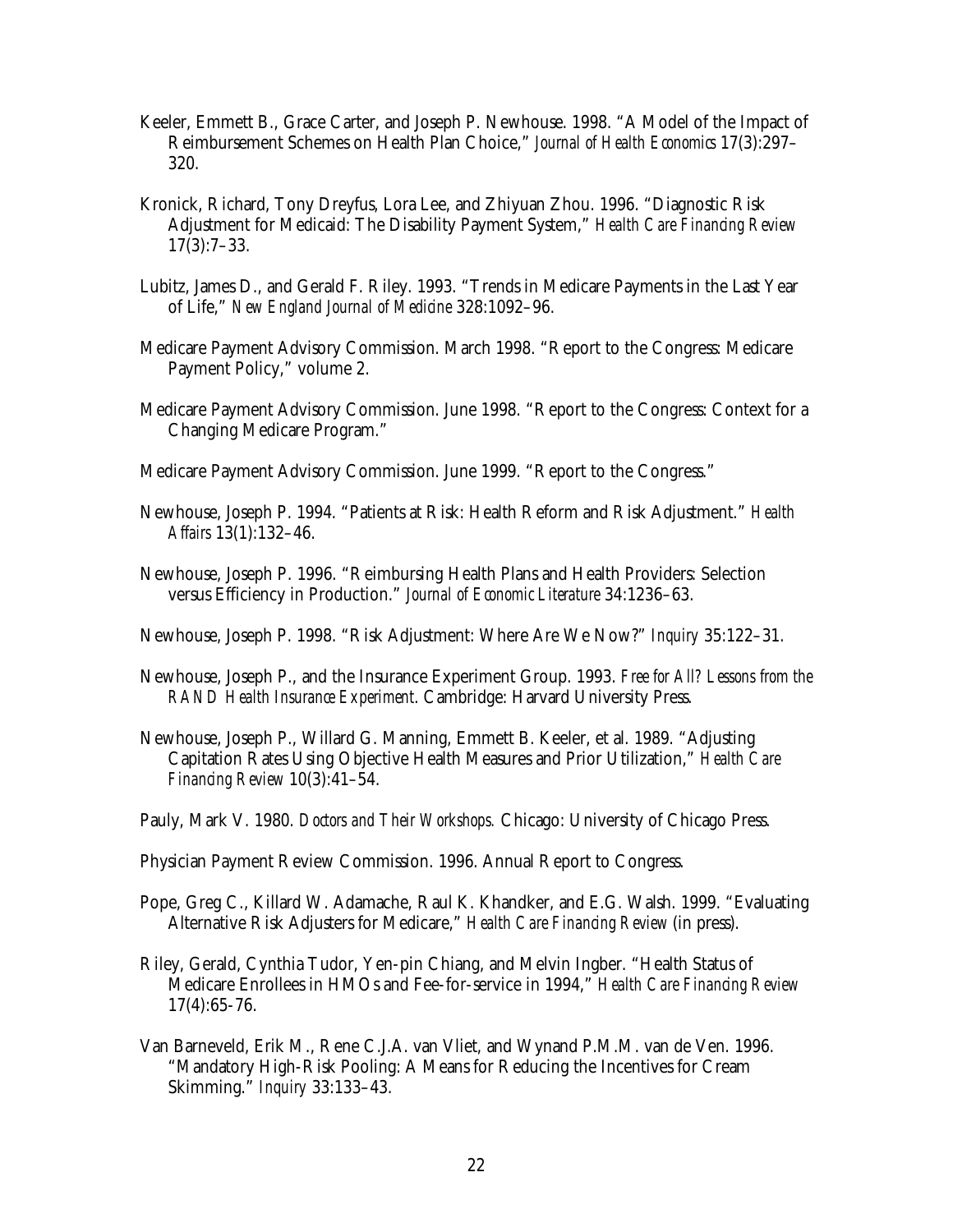- Van de Ven, Wynand, and Randall P. Ellis. In press. "Risk Adjustment in Competitive Health Plan Markets," in *Handbook of Health Economics*, eds. Anthony J. Culyer and Joseph P. Newhouse. Amsterdam: North Holland.
- Weiner, Jonathan, Allen Dobson, Stephanie L. Maxwell, et al. 1996. "Risk-Adjusted Medicare Capitation Rates Using Ambulatory and Inpatient Diagnoses," *Health Care Financing Review* 17(3):77–99.
- Welch, W. P. 1985. "Medicare Capitation Payments to HMOs in Light of Regression to the Mean in Health Care Costs," in *Advances in Health Economics and Health Services Research,* vol. 6, eds. Richard Scheffler and Louis Rossiter. Greenwich, CT: JAI Press.
- Winston, Clifford. 1993. "Economic Deregulation: Days of Reckoning for Microeconomists," *Journal of Economic Literature* 31(3):1263–89.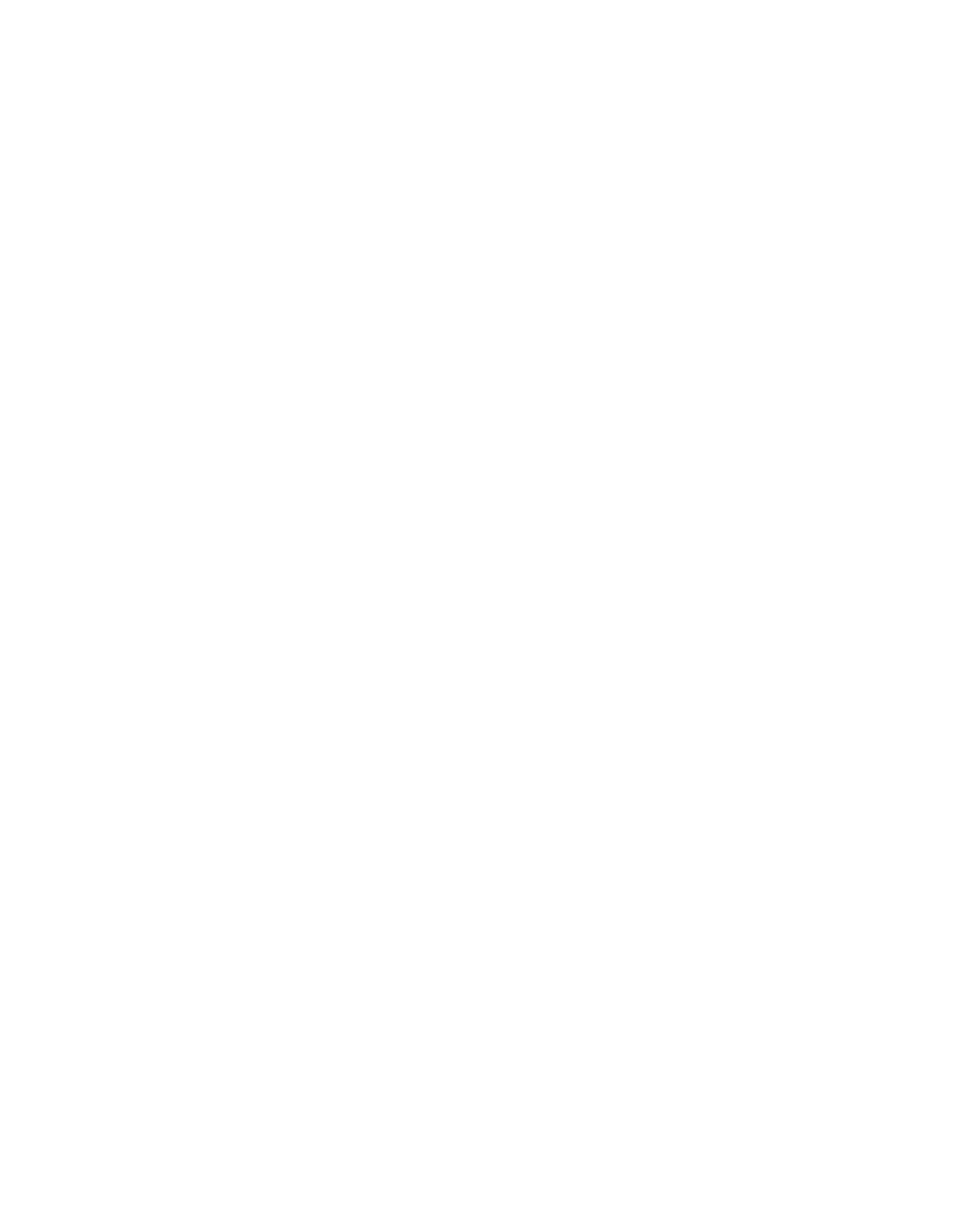#### **NOTES**

 $^1$  Dunn et al. (1996) find ADGs better than DCGs using under-65 data but do not estimate results for HCCs.

<sup>2</sup> If payment were 95 percent of the AAPCC, profits on the low-spending group would be less and losses on the high-spending group would be greater. The asymmetry between the profit from creaming and the loss from not dumping reflects the skewed distribution of spending, which is not mirrored in the reimbursement formula.

 $3$  In the commercial market, plans with disproportionate numbers of bad risks tend to charge higher premiums, thereby leading to a potential death spiral (Cutler and Reber, 1998). In the Medicare program, charging enrollees more is possible only to a limited degree. To the degree it is possible, it lessens beneficiaries' ability to insure against the risk of chronic illness because those with chronic illnesses will in effect pay more.

 $4$  Airlines before deregulation were in a similar position: fare regulations made long distance routes profitable, while short haul routes, typically between small towns, were unprofitable, but regulators required that airlines serving long distance routes also serve short haul routes. Because the profitable but regulated fares on long distance routes could not be bid down, airlines serving such routes found other ways to compete; notably, they scheduled frequent flights, with the result that load factors on long distance routes were relatively low (Winston, 1993). But half empty planes are an inefficient use of the profit in the fare structure; although an empty adjacent seat may be of some value to the passenger, a reduction in the fares would presumably have been valued more highly, at least by passengers paying their own fares.

<sup>5</sup> Plans must be reimbursed at least the average amount of such random expense, or they will not choose to participate.

<sup>6</sup> The proportion of variance explained has become a principal measure of the adequacy of risk adjustment measures. Some literature explains the variance in spending across groups (actual or hypothetical) rather than individuals because averaging random events within the group allows a higher fraction of the spending variation to be explained. In our view, however, group spending is relevant only if the group as a whole is enrolling in a plan (as when employer enrolls all employees in a single group). If individuals are free to choose plans, as they are in Medicare, the variance across individuals is relevant because the group is not fixed.

 $<sup>7</sup>$  We do know that, as explained variation improves, incentives to select do not diminish</sup> proportionately (Newhouse et al., 1989, 1996).

 $8$  Cost, however, is much lower in the HMOs because prices paid for treatment are lower.

 $^{9}$  In 2003 and after, beneficiaries will generally be "locked in" to a plan choice, but may disenroll during the first three months. (In 2002 they may disenroll during the first six months.)

<sup>10</sup> The Ambulatory Care Groups were originally designed as a case-mix measure for nonaged populations. The ACG classification methodology was subsequently augmented with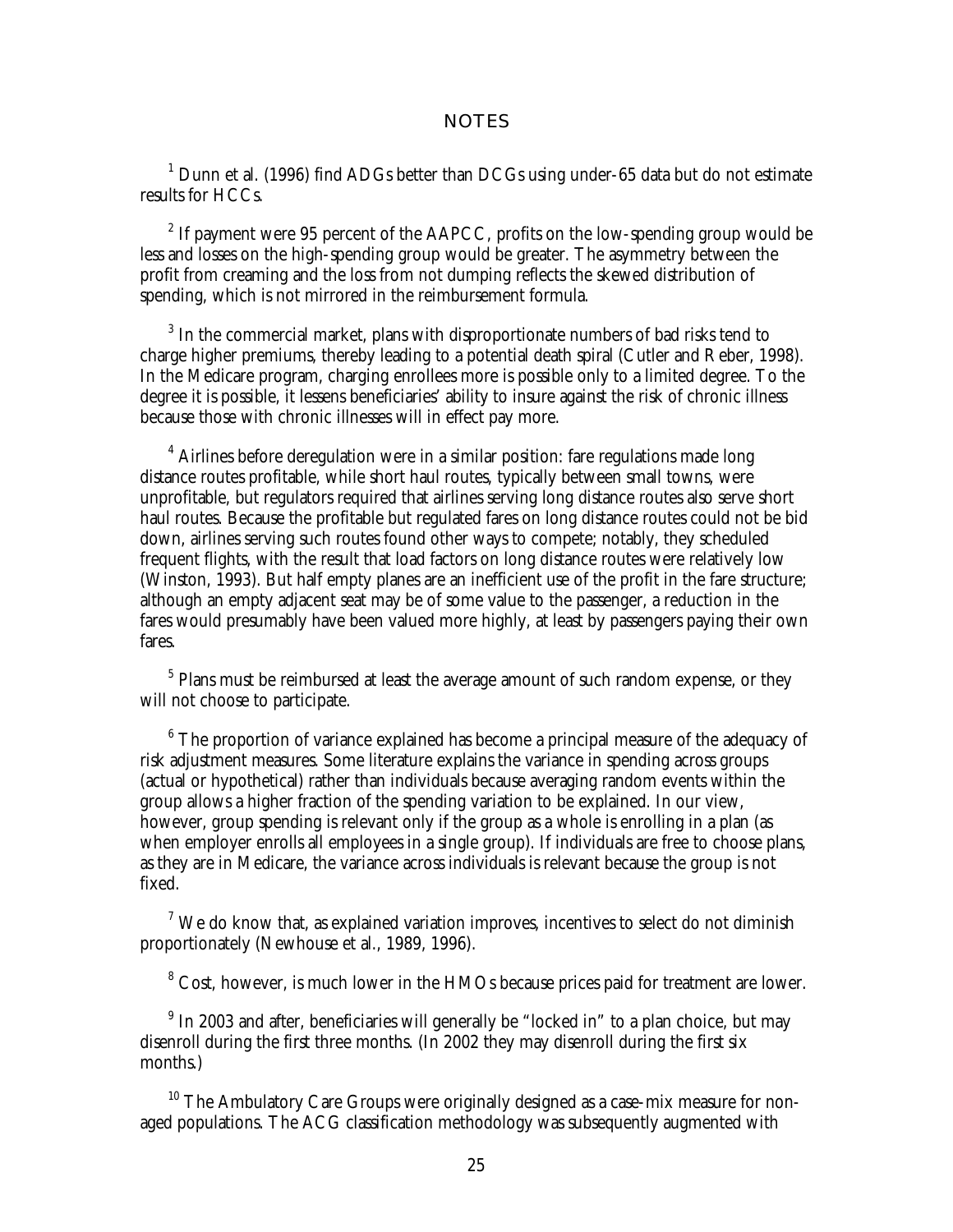inpatient ICD-9-CM diagnosis information to form the ADG model risk adjustment model for Medicare beneficiaries.

 $11$  Explaining random variation could be important if plans face a nontrivial risk of bankruptcy from random health events, but this risk should be unimportant for plans with tens of thousands of enrollees.

 $12$  Dunn et al. (1996) find ADGs better than DCGs using under-65 data but do not estimate results for HCCs.

 $13$  If payment were 95 percent of the AAPCC, profits on the low-spending group would be less and losses on the high-spending group would be greater. The asymmetry between the profit from creaming and the loss from not dumping reflects the skewed distribution of spending, which is not mirrored in the reimbursement formula.

 $14$  Even though the adjustment is quantitatively important for the frail elderly, it does not much affect explained variation because the frail subgroup is relatively small and hence its spending does not contribute much to total variation. This illustrates one weakness of simply using explained variation in comparing adjustment methods.

<sup>15</sup> The six ADLs include: transferring into and out of chairs; dressing; bathing; walking; toileting; eating; and maintaining continence. The five IADLs include housework; meal preparation; managing finances; using the telephone; and shopping for personal items. Handson assistance means the person has a "need for assistance" with the ADL rather than simply "has difficulty." The group that has a need for assistance has both much higher Medicare costs and a much greater discrepancy with predicted costs relative to the group that simply reports disability (Gruenberg et al., 1999).

<sup>16</sup> Gruenberg et al., tables 4-10 and 4-12.

<sup>17</sup> Section 1855(b) of the 1997 Balanced Budget Act: "Assumption of Full Financial Risk. The Medicare+Choice organization shall assume full financial risk on a prospective basis for the provision of health care services…except that the organization: 1) may obtain insurance…for the cost of…such services the aggregate value of which exceeds such aggregate level as the Secretary specifies from time to time…3) may obtain insurance…for not more than 90 percent of the amount by which its costs…exceed 115 percent of its income for such fiscal year." In other words, plan payment should be fully prospective except for outlier payments above a HCFA-determined amount and reinsurance for costs exceeding 115 percent of revenue should the plan wish to purchase such reinsurance. Similar language about payment to health plans being fully prospective appeared in the Clinton Health Security Act.

<sup>18</sup> One will not observe underservice if the consumer can monitor the actual delivery of services that should be in the bundle. But information is notoriously asymmetric between providers and patients. Compounding the problem is that a nontrivial percentage of the Medicare population is demented.

 $19$  The ideal payment would be at the marginal cost that would induce the optimal quantity (Pauly, 1980). Combined with ideal capitation, this would address concerns of both selection and stinting. In practice, we do not know marginal cost and thus will not have this